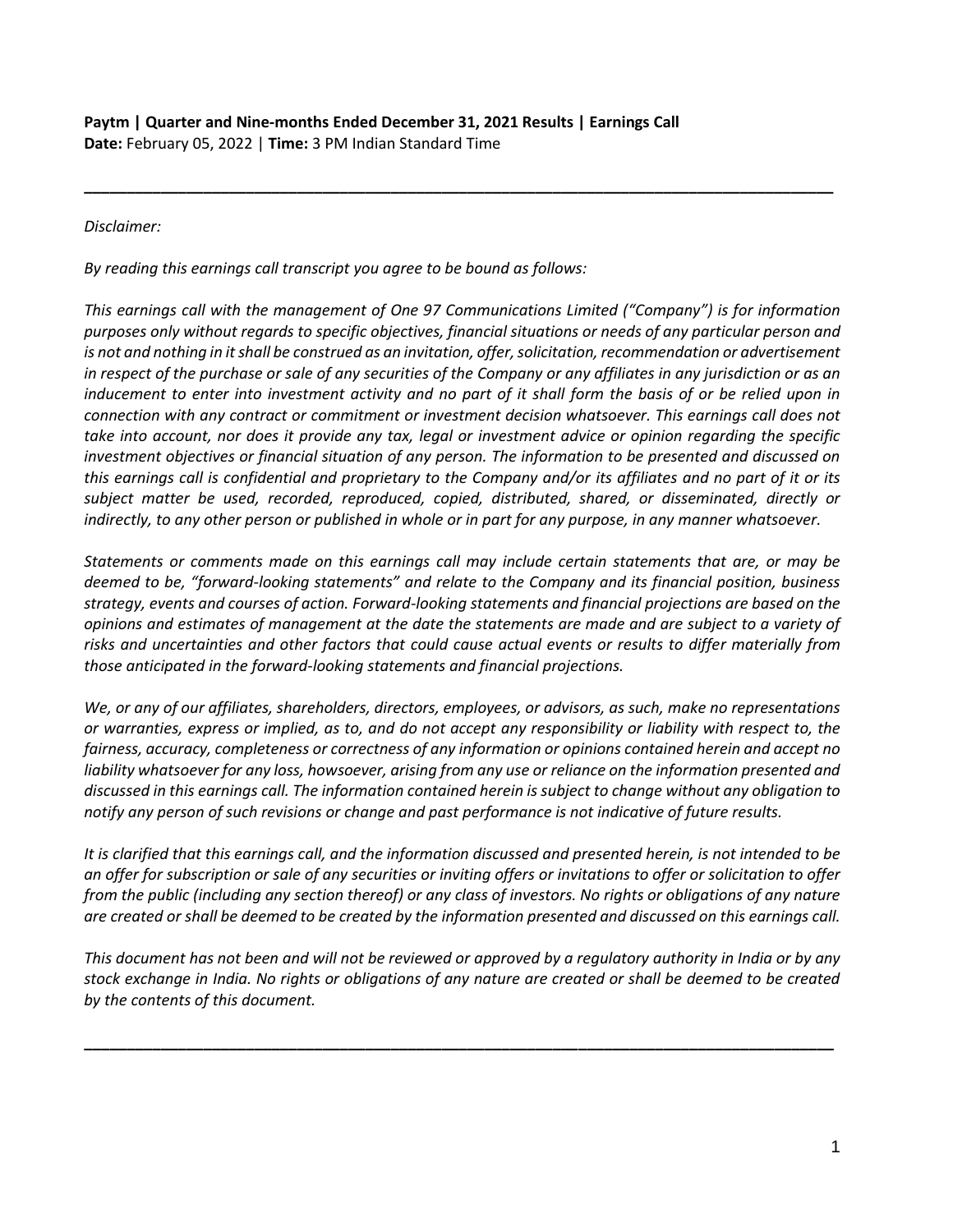**Moderator:** Thank you for joining and a warm welcome to Paytm's earnings call to discuss its financial results for the quarter and nine months ended December 31, 2021. From Paytm's management team, we are today joined by Mr. Vijay Shekhar Sharma, Founder and CEO, Mr. Madhur Deora, President and Group CFO and Mr. Bhavesh Gupta, CEO, Lending. Before we begin a few announcements for all attendees. This earnings call is meant for the existing shareholders of Paytm, for potential investors and research analysts to discuss the company's financial results. This call is not for media personnel. If any media representatives are attending this call, we request you to kindly drop off the call at this point. The information to be presented and discussed on this earnings call should not be recorded, reproduced, copied or distributed in any manner whatsoever, by any of the attendees. Statements or comments made on this earnings call may include forward looking statements. Actual events or results may differ materially from those anticipated in such forward looking statements. Finally, this earnings call is scheduled for 90 minutes. It will have a presentation by the management, followed by Q&A. Kindly utilize the raise hand feature on your Zoom dashboard if you seek to ask a question. We will unmute your line and take questions in the respective sequence of raised hands within the scheduled time. Please ensure your name is visible as first name, last name, followed by your organization name in brackets for us to be able to identify you before we take your question. The presentation, a replay of this earnings call and a transcript will be made available on the company website subsequently. With this, I would like to request Mr. Vijay Shekhar Sharma to kindly initiate this earnings call.

**Vijay Shekhar Sharma (Founder and CEO):** Thank you, and welcome everyone. Thank you and good afternoon everyone. It is my pleasure to invite you to our quarterly earnings presentation. The good news in our business is that our platform leverage has started showing results in our revenue and EBITDA growth. This quarter, we are very happy to announce record growth, year-on-year on our revenues and our contribution profits which are incrementally growing from the revenue because of platform leverage kicking in on our platform. We are announcing EBITDA as before ESOP and post-ESOP both. EBITDA losses before ESOP costs are now much better than previous quarters and years. It has effectively improved to 27% of revenue in Q3 from 63% revenue in Q3 FY 21. We are very happy because we've started to see our platform leverage contributing towards improvement of EBITDA. We as management have full attention on both EBITDA as a percentage and EBITDA as a value in crore rupees and we're very hopeful seeing the kind of opportunity in front of us that it will continue to get better over the quarters. With this, I invite my colleague Madhur to present and then Bhavesh, and I and Madhur will take your questions together. Over to you Madhur.

**Madhur Deora (President and Group CFO):** Thank you Vijay. Good afternoon, good morning, good evening everyone, and thank you to all of you for joining our earnings presentation. This is for the quarter ending December 2021. I apologize, this is our standard disclaimer. As many of you know, our mission is to bring half a billion Indians to the mainstream economy through technology led financial services. Let's get to our results. So we have done a very detailed earnings release. So what I'll attempt to do is go through this presentation in 10 or 15 minutes with help from Bhavesh so that we can have maximum time available for questions. So in the quarter ended in December 2021 our revenue from operations was Rs. 1,456 crores or just under \$200 million. This is up 89% year-on-year, so this has been the strongest yearon-year revenue growth quarter that we have seen in a long, long time. This has been driven by increase in processing merchant payments through MDR bearing instruments, disbursements of loans on our platform and recovery of commerce business. While we have called out these things, I should point out that almost every business on Paytm is firing on all cylinders, and all businesses are contributing towards this revenue growth. Our contribution profit is Rs. 454 crores. It's up 560% year-on-year. Most importantly, our contribution margin has improved to 31.2% of revenue in the quarter ending December 2021 and the same number used to be 8.9% in the previous year period. So there's a huge step change,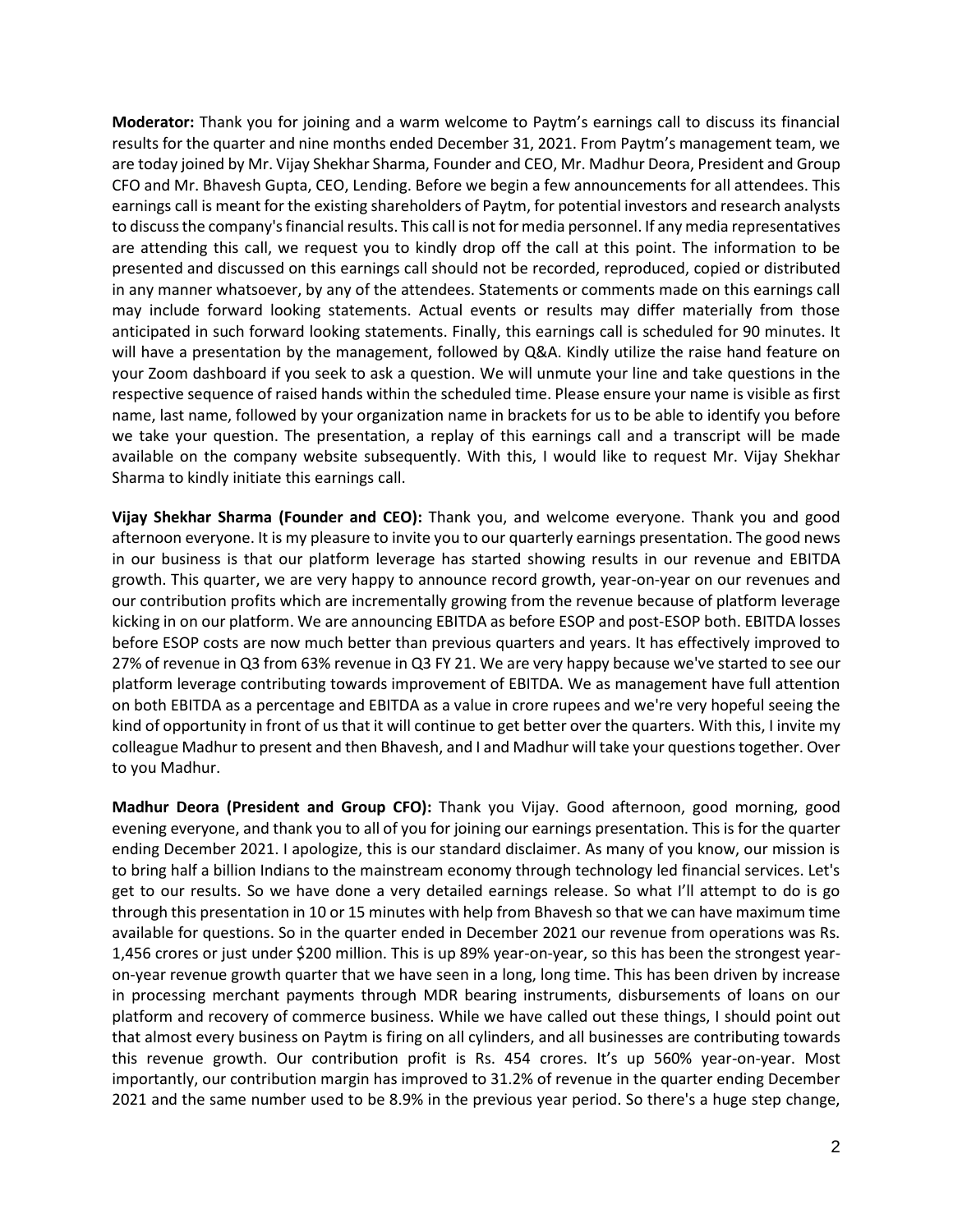as you have seen in the previous two quarters, there is a huge step change in this quarter as well. Our EBITDA before ESOP costs was Rs. (393 crores). It has improved by 19%. One year ago, this number used to be Rs. (488 crores). Last quarter this number was Rs. (426 crores). As Vijay mentioned, this was 63% of revenues a year ago. Last quarter we reported 39% of revenues and now it's gone down to 27% of revenues. So our operating leverage is really kicking in so when we're seeing huge revenue growth we're also seeing reduction in EBITDA losses.

Our total value of loans disbursed through the platform was Rs. 2,181 crores. We have disclosed this in early January. This is up 366% year-on-year, and the number of loans is 4.4 million per quarter, and this is up 401% year-on-year. What I will tell you already, as you may have seen in the earnings release is that we have decided to give further disclosure on our loans disbursed through Paytm and we will break this up into postpaid. personal loan and merchant loan and Bhavesh will walk you through it, and this would be a continuing disclosure going forward. Our merchant payments grew to Rs 2.5 lakh crores. This is GMV. This is only merchant payment. Just to remind everyone we don't include P2P payments in this. This has been up 123% year-on-year, and one of the key drivers is processing of MDR bearing instruments.

So let's double click on revenue. 89% year-on-year growth, as I mentioned. Our payments and financial services revenue grew by 98% year-on-year. We have called out three key drivers to this, driven by growth and GMV of MDR bearing instruments. As you know MDR bearing instruments such as wallets and cards constitute the vast majority of this revenue on the payments and financial services side and that grew by 77% year-on-year. We also saw a 366% increase in the total value of loans disbursed, as I mentioned earlier. And very importantly, we also saw an increase in device subscriptions, new large partnerships in our payment gateway business and incentives from the partner banks for payments business. Our commerce and Cloud revenue grew 64% year-on-year. There's a continuing trend of rapid ramp up of our advertising revenue and we saw very strong recovery in our commerce business post Covid.

Double clicking on our Payments and Financial Services business. Payment services to consumers grew to Rs 406 crores a quarter. This was up 60% year-on-year. Just to remind everyone, these are payments that happened on the Paytm app by consumers, using any instrument, either it could be Paytm payment instruments or third party instruments such as cards and so on. We also saw an expansion of some key use cases and as a result, we saw 60% growth, year-on-year. Payment Services to merchants grew almost 120% year-on-year to Rs 586 crores. This is now a \$300 million run rate. In the last quarter, we had mentioned in our earnings presentation that we have hit a \$200 million run rate so it's only taken us a quarter to increase it by roughly 50%. And this has really been driven by GMV growth of MDR bearing instruments and new large partnerships as I mentioned in our payment gateway business. We have a very large ride sharing company, a very large e-commerce company, and the largest insurance company in India, all of whom have become key strategic partners in this quarter. And we're also seeing a huge growth in device subscription as we would have seen in our metrics that we disclosed in early January. Our financial services and others grew by 201%, and this was due to 366% growth in the value of loans disbursed.

Our monthly transacting users grew 37%, average MTUs were up 17 million over the last 12 months and 6 million in the last quarter alone. So not only are we seeing a great year-on-year trend, we actually believe that this number of MTUs added is actually accelerating and has been driven by both increase in new users' acquisition, as well as better retention of previously transacting users. We should also add that as you've noticed our GMV is growing much faster than this, which means that we're showing greater retention and higher engagement of our consumers.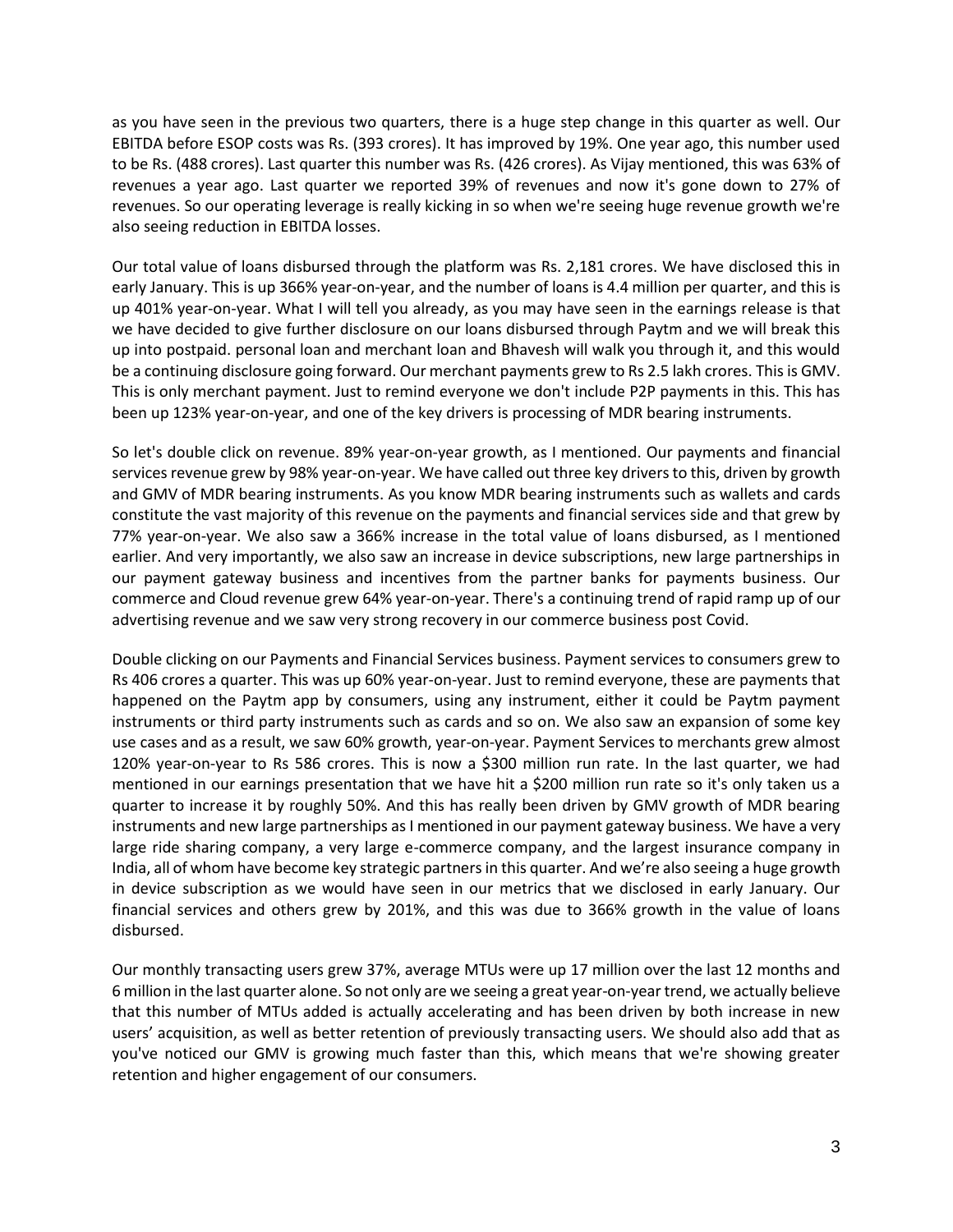This is our total GMV number, 123% up year-on-year. GMV from MDR bearing instruments as I mentioned grew 77% year-on-year and this is basically across the board. We did see a 25% increase quarter on quarter, that is continuing the strong momentum that we had, but I should also point out, that was partly helped by the festival season.

Device subscriptions - we have added 1.4 million new devices in the last 12 months. What's noteworthy here is that this growth is accelerating. So in the last quarter alone we added 700,000. So basically the quarterly run rate that we are running at is roughly 2X of the annual run rate which in itself is impressive, 1.4 million devices in the last 12 months and 0.7 million in the last quarter. As we mentioned last quarter, this is being helped by new bank partnerships. We also now have brand integrations in EMI and obviously in the last quarter, there were some festive season sales as well. We're proud to announce that we've also launched a Made in India Soundbox which is with a partner and we're very proud that we are developing a lot of this manufacturing sourcing from India.

That brings us to the lending, and maybe I'll hand over to Bhavesh to take you through a few slides on lending.

**Bhavesh Gupta (CEO, Lending):** Thank you Madhur. Good day everyone. So on the credit side, we saw continued momentum moving from Q2 to Q3. We moved our business to Rs 2,181 crores, almost 400% growth in number of loans and 366% growth in value of loans. The bottom part here is that we're now seeing that the adoption of all our three products that we are focused on which is Paytm postpaid, Paytm personal loans and merchant credit is now reached to a level wherein we are seeing more democratic growth and we hope that we can continue the scale of this business. We continue to add more partners. We recently announced a partnership with a large AAA NBFC Fullerton which has further added to our capital base and also the pace of expansion to reach to newer markets, especially Tier II & Tier III.

Postpaid is our flagship product. It continues to show us a great momentum. We now up more than 400% year-on-year on the number of postpaid credit that we are dispersing. This is actually coming on the back of a great adoption of the product. We now have more than 3 million users who have signed up on Paytm postpaid. Amongst these users, we continue to see that new to credit adoption is very high. This is giving the platform leverage that Vijay spoke about, that we are seeing that a lot of young population who otherwise would find it difficult to start a credit journey with banks and non-banks, finds Paytm postpaid as a great entry product and our lenders love this approach of ours because they can get early access to a new age customer which further the grows the portfolio and takes more products from us. The big change that we made in the last quarter is that we went ahead and significantly expanded our merchant acceptance space and I'm very happy to announce that we now have more than 3.5 million merchants online and offline, put together, who accept Paytm postpaid. This arguably is a very significant development for the product acceptance because in India as you understand getting the credit instrument accepted over a QR is generally not a very simple thing and Paytm has been able to demonstrate through Paytm postpaid that now customers can actually purchase both lifestyle and consumption credit using Paytm postpaid in nook and corners, where these merchants have spread all over the tier I, tier II & tier III towns.

This is important information we're disclosing for the first time. We do realize that the Paytm postpaid as a product comes with a lower ticket size and we maintained a stance that our focus is to get more and more customers who can get access to credit. They can start their credit journey with Paytm and then over a period of time to grow into taking larger products from us. A personal loan is that one example wherein we're seeing a massive growth happen in a very short period of time. We started this business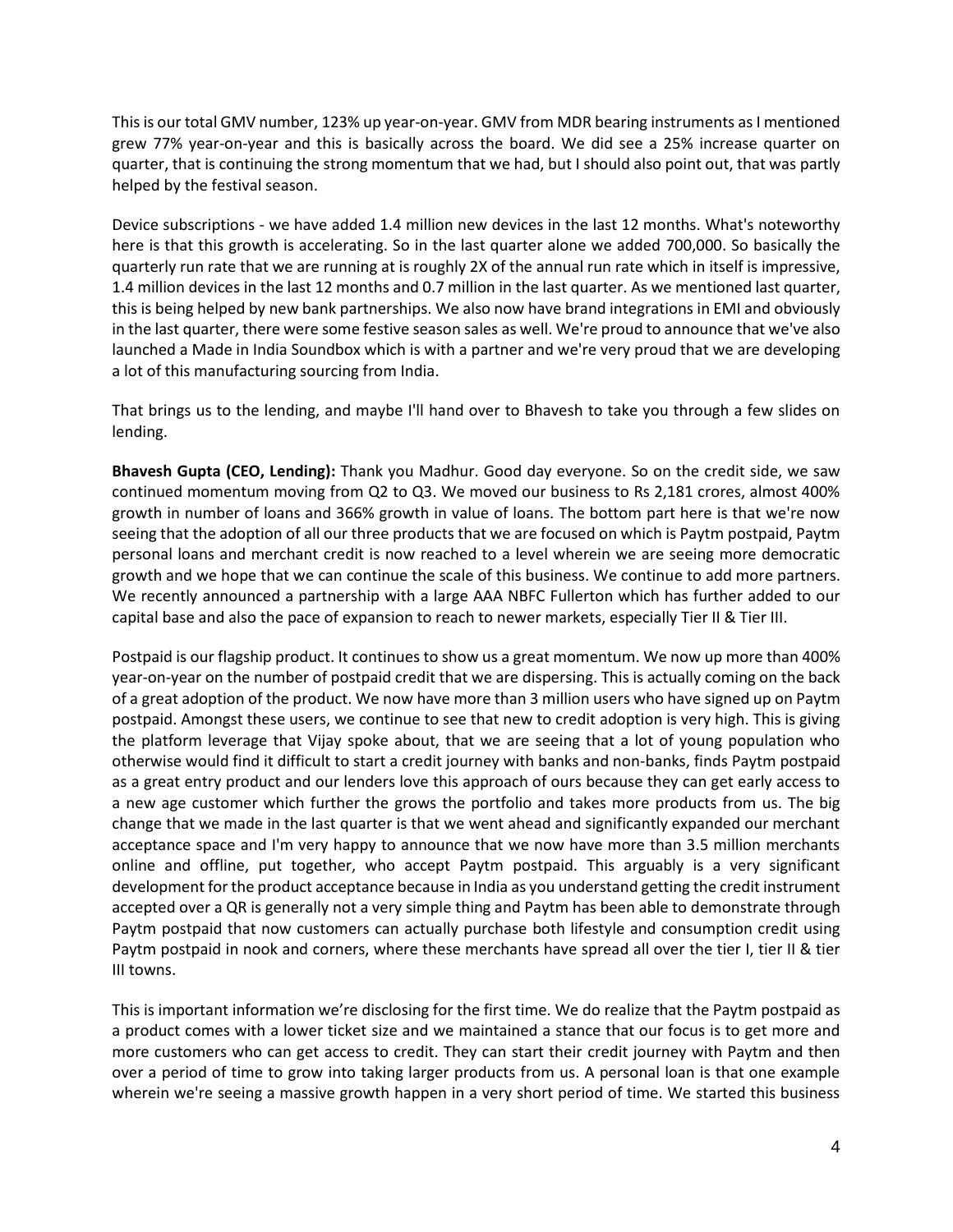exactly about 12-14 months ago. We now have hit Rs. 516 crores in Quarter 3 and we're seeing great momentum moving into the end of the quarter, which is December and continuing forward. The interesting element here is that more than 50% of the loans, which have been disbursed as personal loans, are to existing postpaid users. So this is again a reinforcement of our belief which we continue to maintain that Paytm Postpaid not only gives great access to a very large majority of people and access to credit, but also on a business sense gives a very nice gateway to a higher value, higher take rate, and a large very profitable business for both our partners and Paytm which is our personal loan business. Our ticket sizes have grown here. They continue to grow every month. Now it's operating between Rs 80,000-90,000 and we are generally seeing the tenures range between 12 to 18 months, with an average of 12 to 14 months.

The third is our big bet which is the merchant loan. Merchant loans obviously have been impacted because of Covid. There has been a bit of a challenge in the industry of lockdowns etc., but Quarter 3, the first quarter, which I can say wherein all the three months were available to our partners to underwrite risk on this business and you saw a fairly decent growth happen to us between Q2 and Q3. Again December ended on a very high note for us. Interestingly, this is one of the businesses that we've been doing consistently over the last two years. What you've seen here is that (a) the appetite over a period of time increases from our partners to give high ticket credit to our merchants and (b) we are also seeing that the repeat loan from the same merchant as a percentage of new loans that we're disbursing is increasing. So now what we find here is that ticket size has now jumped closer to Rs 120,000 – Rs 140,000 and we're also seeing that more than 25% of our new loans being disbursed are being disbursed to existing merchant who have taken a loan previously from us and this penetration was much lesser, maybe like a quarter ago and we do believe that this will continue to rise as the book starts to mature with our lending partners. The new to credit continues to be an area that we feel very happy and proud of because this is augmented in terms of underwriting with our partners through data that Paytm is able to present and help our lending partners with models, especially the payment data which is a both-sided ecosystem, of consumer and merchant, and this 25% of new to credit borrowers on a higher scale also continues to hold and we do believe that this is going to be a great USP as we continue to expand our merchant credit business.

Now this is important information. We do understand that there is an expectation that if you build a credit business, how your portfolio performs is an obligation. I do want to remind everybody here once again that our services model does not entail Paytm taking any kind of credit risk or giving any kind of FLDG to our lending partners. We are technology providers. We are loan distributors, loan service agents and obviously collection agents, so we fully align ourselves to the laid down guidelines as per digital lending guidelines which are currently in force by the regulator. But what we felt here is just to give a view as to how various lenders who are taking the portfolio that originated through Paytm and get a sense of how it is performing. So these are indicative numbers through the lens of collections that we do, on behalf of our lending partners and the performance that we foresee. These may not be 100% representative of the numbers which may be represented in the balance sheet of our lending partners because we don't have access to that, but these are indicative numbers and we wanted to call them out.

So interestingly, on a Paytm postpaid because we've been helping our partners to build collect models, looking at Paytm data independently and collectively working with them to see to it that we can help them in any manner on collections. We see that consistently now the bounce rate is operating between 11 to 13%. In personal loan this number is a shade lower. In merchant loans, there is no bounce rate concept because it's a daily EMI product, because we collect these daily EMIs through settlement so hence this number is not tracked. So the bounce rates have remained largely in the same range over the last quarter. We haven't seen any deterioration. In fact, we have seen some level of bounce rates coming down in the month of December, but that's broadly been in a range bound, so we feel very comfortable and so do our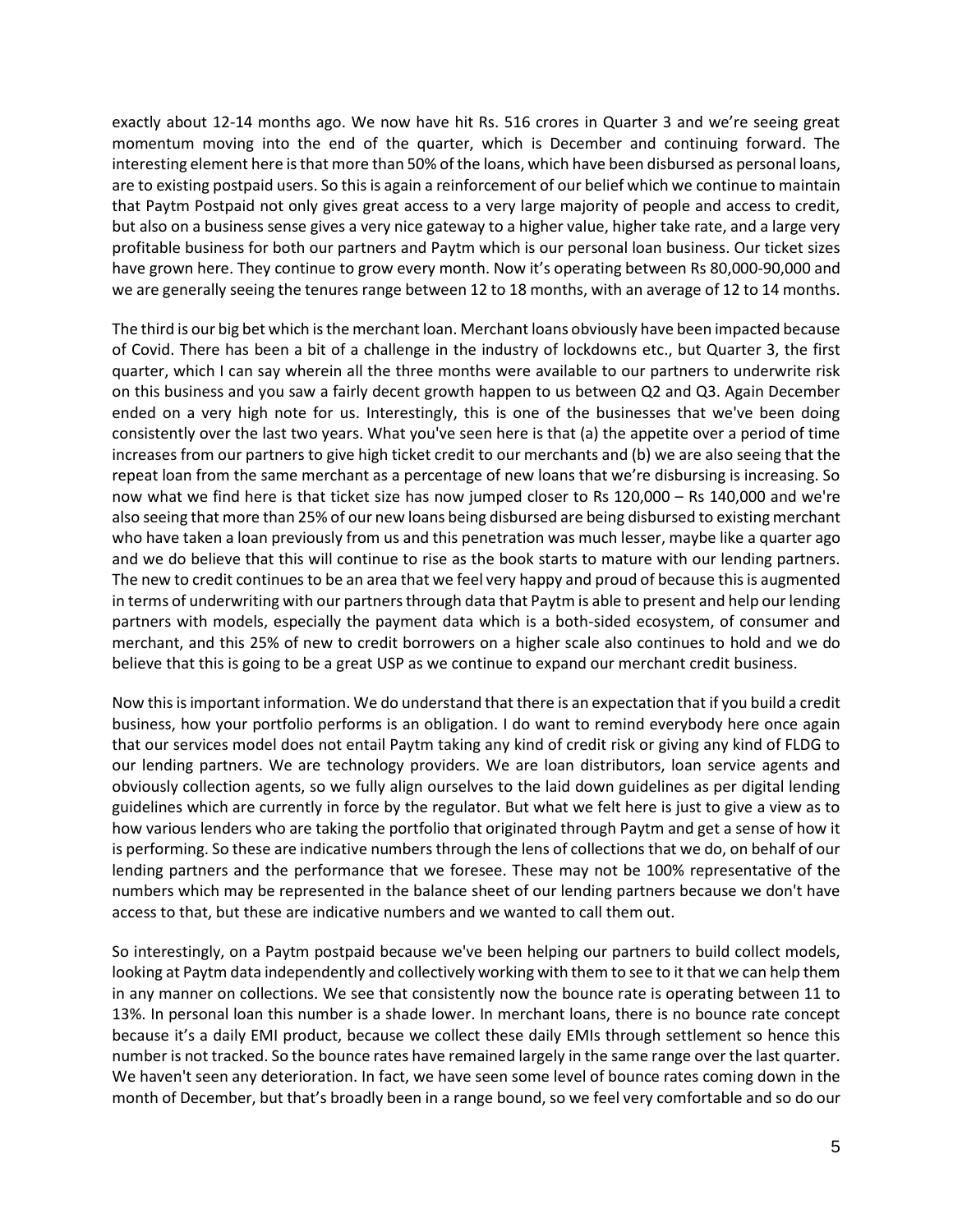partners. Because we own our own collections platform Creditmate which is 100% subsidiary of Paytm, this was incubated by us because we did feel the need that as we scale a very, very large business the need to do digital collections and significant leveraging the Paytm app to reach out to customers more intelligently and reducing both the cost of collecting and also improving the collection efficiency, will become an obligation which will help us actually scale the lending business. And I'm happy to inform you that because of those efforts we do see that in postpaid our Bucket 1 resolution, which is people who bounce and pay within the first 30 days, is operating within 82% to 85%. PL is almost touching 90% and Merchant Credit is operating at about 85% range bound manner. These are great numbers, as we understand from our partners. They feel happy about these numbers considering these are all digitally underwritten loans, considering these are unsecured in nature and also considering that our meaningful proportion of this credit is new to credit and hence the confidence that we have, which was given to us from our lending partners is that they feel happy about these numbers for us to scale this business.

The third indicator that we've seen especially in our postpaid business, personal loan and now significantly in our merchant loan business is what's happening to the recoveries because we have the obligation as a collection outsourcing partner to do recoveries also for our partners. We are seeing between 25% to 33% in these three products, whatever is becoming gross credit loss in the partners' book beyond 90 days we're able to collect one third of that and bring it back to the lending partners, which basically means that the collection efficiency post 90+ is also performing very nicely, and which is giving again the confidence to the partners to continue to grow the business.

The last line is what we understand from our partners, that they kind of look at this business on a quarterly basis, how are they positioning this business. Our belief has always been that we want to be running a model of "Low and Grow". "Low and Grow" basically means that you start with a low ticket size, be it on any credit. We do not believe that giving very high limits to people is a great model to scale. It's better to start low and as the people perform, both in our portfolio and on the loan, work with our partners to see to it, based on the risk appetite, how we can grow the limits and hence the ticket size is going to be a lag indicator of our business, not a lead indicator and that's what we've been practicing in our business for the last couple of quarters. The ECL as a percentage that they are looking at are listed below, 1 to 1.3%, around 5% of merchant credit and personal credit and we do believe the current trends actually may result in lower ECL for our partners, but this is the number that what they have taken with the portfolio and so the portfolio's performing better than these numbers for them.

So all in all this is our first attempt just to give a sense of the portfolio performance but I'll again repeat that this is not the exact number what our lending partners will be providing for etc. This is a representation of the numbers that we see as a collection outsourcing partner with them.

**Madhur Deora:** Thank you Bhavesh. So after lending I did want to talk about Commerce and Cloud services, just to complete the picture. As I mentioned our Commerce and Cloud business grew 64% yearon-year and our Cloud revenues grew about 69%. This is because we have strong growth from advertising, we have strong growth on our PAI Cloud business, which is scaling up, as well as our credit cards, which is counted in our Cloud business. Our Commerce business is seeing continued recovery in ticketing revenues and we're also seeing increase in spend during festive season, so that is giving us a huge boost on our Commerce business. Most of this trend line is just a post Covid recovery.

Let's talk about contribution profit; we already talked quite a lot about revenues. Our payment processing charges have dropped from 0.46% one year ago to 0.31%. That is an improvement of 15 basis points. This is because of improved transaction routing, improvement in our transaction rates with our partners, and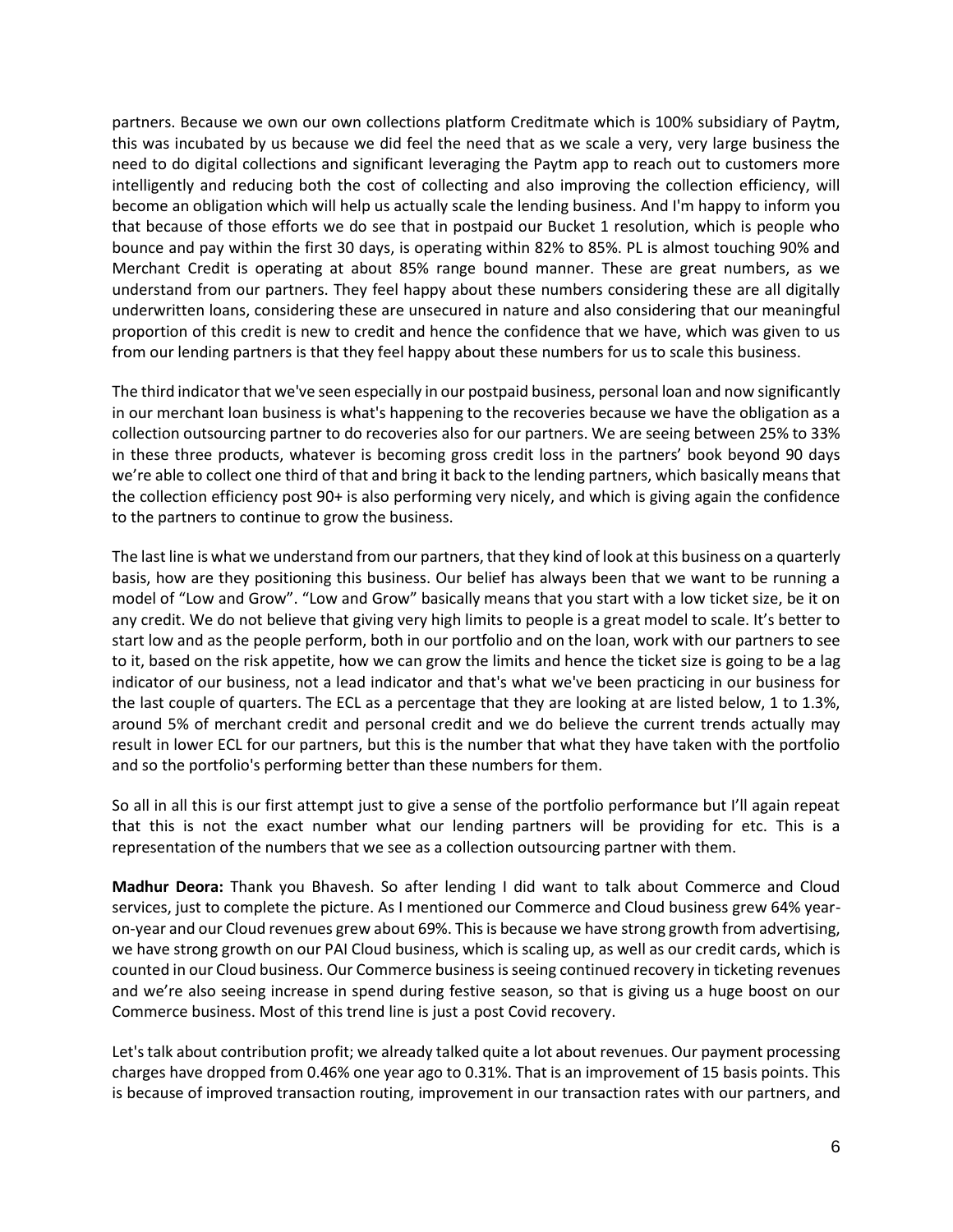also an increase in UPI share in our instrument mix. To normalize for that which you can see is that our revenues have grown 89% year-on-year, and our payment processing charges have grown 51% year-onyear. On a quarter-on-quarter basis similar trend, 34% revenue from operations growth and 17% increase in payment processing charges. So we are becoming quite very efficient at a contribution margin level.

Let's talk about promotion and cash back; that only grew 6% year-on-year. It grew about 40% quarter-onquarter, partly because of the festive season in Q3. As a percentage of revenue, it has gone down from 14.2% a year ago, to 8.0% in this quarter. So we are able to grow our customer engagement, what we showed you earlier, 17 million increase in MTU, obviously massive growth in GMV and we're able to do all of that at a lower cost in terms of percentage of revenue. And, as a result, our contribution margin which was Rs. 68.7 crores a year ago and Rs. 260.7 crores a quarter ago, is now Rs 453.7 crores. It is a 31.2% contribution margin which we're quite proud of.

And finally contribution margin to EBITDA; our EBITDA before ESOP costs improved by 19%, our marketing costs as a percent of revenue went from 13% a year ago to about 11% in this quarter. So again 89% revenue growth, 64% increase in marketing costs. A portion of our marketing costs is seasonal because as many of you would be aware Paytm does sponsor quite a lot of cricket matches, both international matches that happen in India, as well as some sponsorship in IPL. So some of our marketing spend is seasonal to when the actual cricket matches are. And there were just more cricket matches last quarter, which is why you saw an increase. The increased sponsorship spend last quarter was Rs 20 crores compared to the quarter before. So you can get a sense of how much of this is seasonality, and how much of that is sort of normal trends.

Our overall indirect expenses, maybe, if I could just jump to that, went from 72% of revenues to 58% of revenues. So again we grew 89% in revenue and our year-on-year total indirect cost increase is 52%. One of the places where we have increased cost is our employee costs as well as subcontract employees would sit over here and that is because we're doing a massive expansion of our merchant network, including device penetration. We do expect these costs growth rates to moderate over time. As a result of this, the EBITDA (before ESOP cost) as I mentioned earlier has gone from Rs 488 crores of losses to Rs 393 crores of losses - an improvement of roughly 19% on a year-on-year basis and an improvement of about 8% on a quarter-on-quarter basis.

Just a few key trends to leave you with; our growth of payments revenue and profitability due to the growth of GMV from MDR bearing instruments, including Paytm instruments such as wallet, postpaid etc. and our rapid scale up in payment services to merchants - so that's a key trend in our payments business. We are seeing monetization scale up visibly across the platform, whether it's our payments business or commerce business or on our financial services business. Clearly there's recovery of high margin commerce business post Covid and growth of Cloud revenues primarily due to advertising. And we have talked about an increase of financial services revenue driven by the huge ramp up in lending. Our operating and financial performance; strong momentum in revenue growth which we think will continue. 89% growth year-on-year with a step jump in contribution margin achieved and its continuing. We've seen that for the last three quarters in a row. And it's a clear trend towards year-on-year improvements, even though on a quarter-on-quarter basis we may have some volatility and some swings, but we are seeing a clear trend towards continued year-on-year improvement which the management team is committed to delivering. Indirect expenses as a percent of revenue is going down, which is a clear indication of our operating leverage, which will continue to drive down EBITDA losses. With that, we will end the presentation part of the meeting. This presentation will be available online for people to look at. I'll hand it back to the moderator.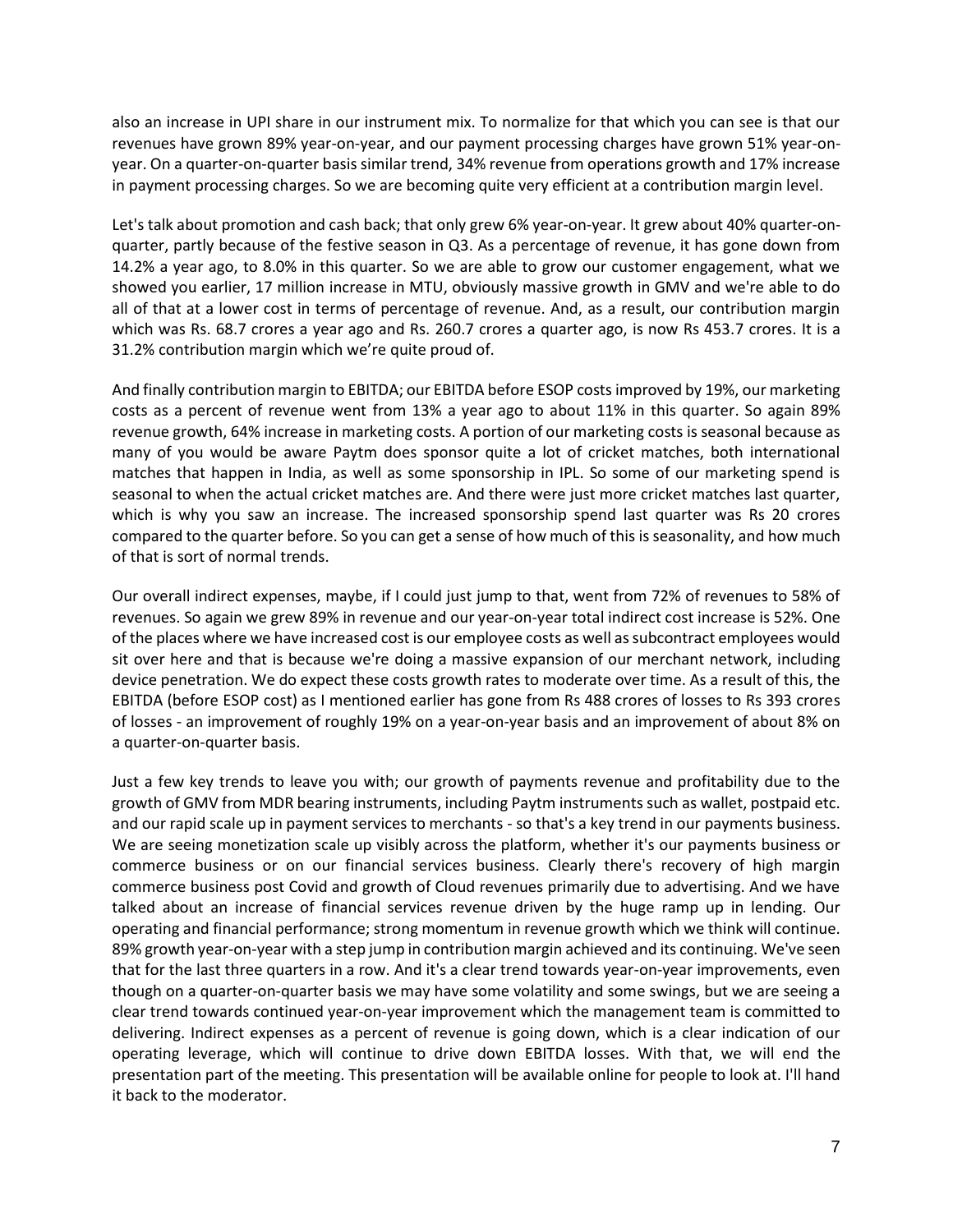**Moderator:** Thank you Mr. Deora. A reminder that this call is not for media personnel and if any media representatives are on, they are requested to kindly drop off at this point. We will now proceed to Q&A. Please utilize the raise hand feature on your Zoom dashboard if you seek to ask a question. We will unmute your line and take questions in the respective sequence of raised hands. However, please ensure your name is visible as your first name, last name, followed by your company name in brackets for us to be able to identify you.

The first question is from Mr. Suresh Ganapathy from Macquarie**.**

**Suresh Ganapathy:** Hello. Just a couple of questions. Can you clarify on what this ESOP cost is, because it's almost 90% of your employee expenses this quarter? So when were these ESOPs given, why has it been so high, and is this just a one-off quarter thing or it can continue for a couple of quarters, some guidance on this would be great, that's my first question.

**Madhur Deora:** Suresh you want to ask all your questions and then we'll just go through, one by one, is that okay--

**Suresh Ganapathy:** Yeah sure fine. So that's the first question, the second thing is, thanks for the extra disclosure. The merchant loans, you have disclosed, the total number that you have done this quarter is 35,000, now, if I were to just look in the context of 24 odd million merchants, that you have got, it looks like a pretty small number, of course I understand you're coming through a tough phase of Covid, but how scalable it is because as a proportion of the overall loans that you do with this is still very, very small, not in value terms I am talking in volume terms. So how scalable you think these merchant loans could be because, as I said, the total sample that you're working with this 24 million right so it's a large customer base, merchant based rather, that's the second question. And finally, the third question is on GMV. You have disclosed GMV from MDR bearing instruments, having grown 77% y-o-y, can you disclose GMV from non MDR bearing instruments, how much they have grown y-o-y for the quarter?

**Madhur Deora:** Maybe I will take the first and the third question, and Bhavesh can take the second question, if that's okay. So on the ESOP charge as we have disclosed in the prospectus in the October to December quarter, but before the IPO we did an ESOP grant of about 26 million. Our normal ESOP grant schedule is about 4-6 million grants a year. That may go up a little bit as we scale up our business. So it is a one-time increase in the pace of our grant, but the ESOP charge is a quarterly charge for the next four or five years. And obviously this varies depending on whether employees stay with us for the entire fiveyear period or not, and so on. But Suresh is included in the fully diluted share count that investors use for us, which is roughly 695 million, that includes not just the ESOPs which have been granted, but also the overall ESOP pool that has been created, which currently has about 15 million ungranted ESOPs. So they take the entire 695 million for that. Obviously it goes without saying that this ESOP charge is a non cash item. I will go to your third question.

**Suresh Ganapathy:** Just to clarify, sorry Madhur here, so you're saying it's a quarterly charge, which means that the current run rate of Rs 380 crores will continue per quarter for the next 4-5 years because you're saying it's 4-5 years. Correct me if I'm wrong or --

**Madhur Deora:** Sure, the number may vary a little bit but the number in this ballpark as a non cash ESOP charge should continue for several quarters.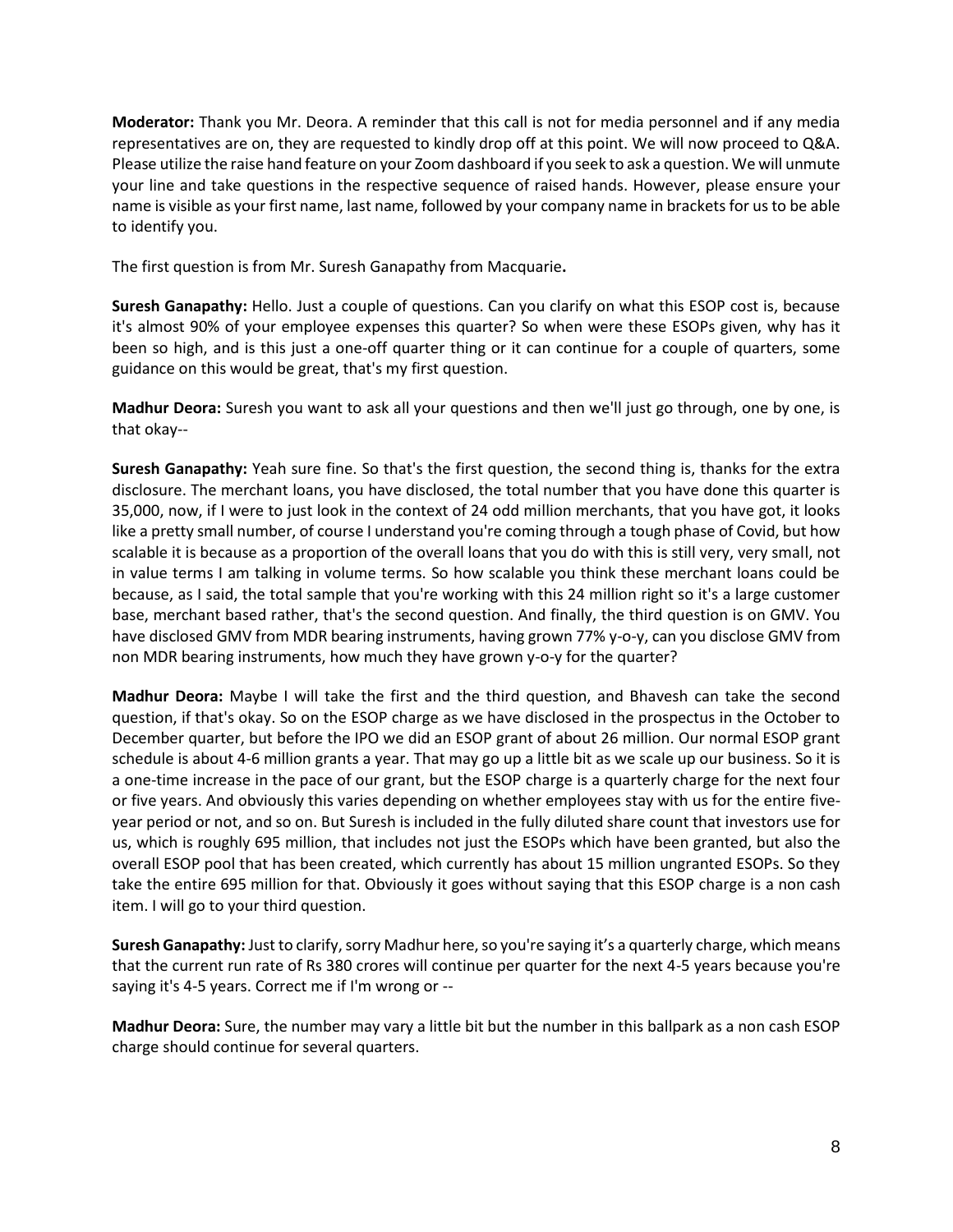**Suresh Ganapathy:** Okay, then my corresponding question is if that is the case, the losses are also going to be very high right Madhur, I mean you may run that Rs 700-Rs 600 crore of losses because the ESOP charge alone is Rs 380 crores your losses are going to be also very high right Madhur?

**Madhur Deora:** We think the operating number for cash losses that investors should look at is EBITDA before ESOP cost, which is trending downwards.

## **Suresh Ganapathy:** Okay.

**Madhur Deora:** So I'll go to the third question and then I'll hand it over to Bhavesh for the second question, if that's okay. Our non UPI GMV, which is what we call MDR bearing instruments, just to be clear, did grow 77%. Our overall GMV grew 123%. Suresh, the reason why we give that disclosure is so that investors are able to figure out that out of the total revenue growth, how much of that is volume driven, right, so 77% is volume driven. We don't give UPI versus non UPI split because that is not how we quite drive our business. We want to get every piece of GMV that's out there which is contribution margin positive and then within that we try to drive non UPI GMV especially Paytm payment instrument GMV as fast as we possibly can. So it is obviously true from those numbers that UPI GMV is growing faster, but one of the things that we do focus on is that non-UPI GMV should also grow at a very substantial rate and we have seen an acceleration of that from close to 50% type numbers at the time we went public to now a 77% number. So I know I'm not quite sharing the exact number that you want, but that is a choice that we have made because of how we drive our business. We don't think of UPI GMV as bad GMV. We think of it as a fantastic piece of GMV to get customers in and to get merchants in. We also disclosed the growth in non UPI GMV because that has a direct correlation to revenue.

**Vijay Shekhar Sharma:** I would add to that Madhur. Suresh what we've seen is that the Government of India is actually filling up for the gap of no MDR on merchant payments on UPI. So this quarter the Government ultimately handed off the money, so it's significant. Obviously it comes to Paytm bank and we are a payment processor so we eventually get that money also as a percentage of that. The idea here is that UPI eventually is MDR bearing which we have not accounted for in this case, because it is calculated post facto based on last quarter performances and so on. We actually got, so that I can give you the number, our government has given 40 basis points issue and acquiring split only for merchant payments. So it is actually a revenue earning on UPI if you're doing a merchant payment, and that is what we champion versus P2P which is otherwise another UPI use case.

**Suresh Ganapathy:** Vijay when I have you here, I have one more question, has there been an official confirmation from the IRDA rejecting Paytm's acquisition of Raheja QBE insurance company?

**Madhur Deora:** Maybe I can answer that question. There is no official or unofficial rejection of our application for acquisition of Raheja QBE. That was a press article, which was not properly sourced and they actually corrected it the next day. We are in ongoing discussions with regulators about closing of that transaction, and there has been no official, unofficial, verbal, informal or any indication from them that they are seeking to reject that acquisition. It was in fact Business Standard who ran that article. They printed a corrigendum the next day, and you know how these things are Suresh. The article itself is quite big. The corrigendum is quite small so maybe it missed people's attention but there's no official, unofficial or otherwise indication that they're seeking to reject our application.

**Suresh Ganapathy:** Thank you.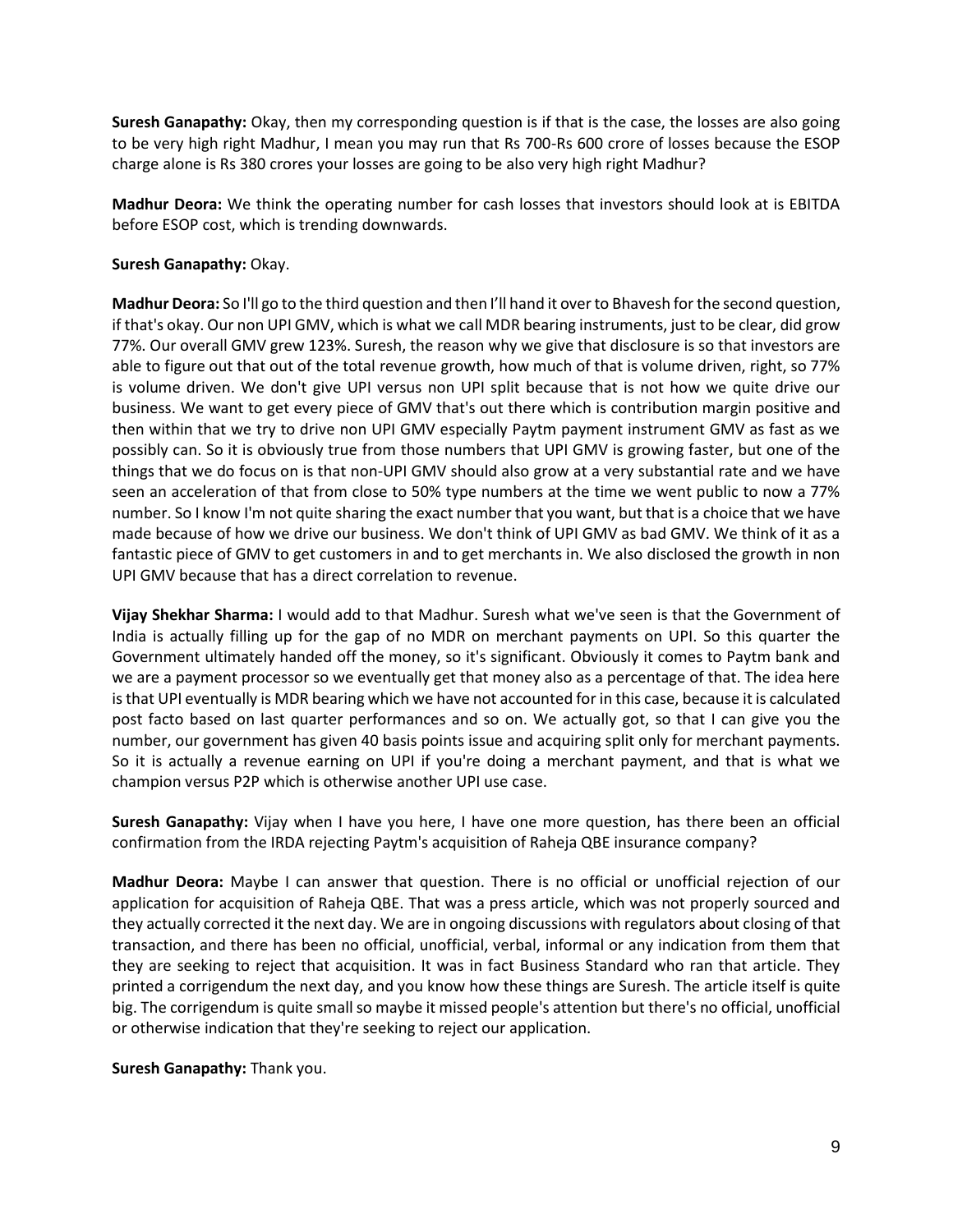**Bhavesh Gupta:** Suresh on your question on merchant credit so just to put in context, what we've seen is two things happen. One piece is that the historical four quarters have not been the representative quarters in terms of lenders' own appetite towards risk assessment on virtual credit. So to scale up has been slower than what we would have liked or what our lenders would have liked. Hopefully, as we see the next four quarters of let's say non-Covid quarters and more stability, etc., etc. the way to look at this opportunity here is that the number of devices that we have, which is about 2 million at this point in time, we currently see more than 30 to 35% of devices led merchants getting qualified for credit. So the number that I would index or I would like to index how you should look at the growth of merchant credit is that as the devices business keeps growing, those merchants are more likely to get eligible for credit and also take credit of a material value. And we are now seeing that that number stands at about 30% or 34% and hence that is the eligible base and of which as the market opens up and merchants feel they need to take more working capital this number will keep growing at a very rapid pace.

**Suresh Ganapathy:** Great, thanks everyone for answering all my questions.

**Moderator:** The next question is from Mr. Rahul Jain, from Dolat Capital.

**Rahul Jain:** Hi thanks for the opportunity. Firstly, congratulations on strong numbers. My first question is related to this MDR bearing GMV, if you could give that data on a q-to-q basis? Second thing is that we have mentioned some large partnerships, I think it's with OLA, LIC and an e-commerce company. Can you share more in terms of what's happening in that space, what more to explore in that area. Also, can you say that the growth in merchant revenues are significantly boosted from increased usage of BNPL because that converts many potential UPI transactions into MDR based transactions.

**Madhur Deora:** So maybe Bhavesh you want to take the third one first.

**Bhavesh Gupta:** Yes. So it's a combination, Rahul, of both things. Yes, partly true that we are seeing that the merchant revenues are growing because of acceptance of BNPL which is Paytm postpaid. Also the acceptance of Paytm wallet is growing and that also to our larger merchants, enterprise and online merchants is MDR bearing and we're also seeing the device subscription because that business is growing rapidly and will continue to grow further, and that is also adding to the overall revenue. So it's a combination of all three - not just one engine is firing, I think multiple engines are aiding this entire growth of merchant revenues.

**Vijay Shekhar Sharma:** Rahul the interesting thing is that if you notice every merchant definitely wants to also have Buy Now Pay Later. For example, like Paytm postpaid, there are other aggregated EMIs also. Thanks to the device business that we do, we are able to earn even on Buy Now Pay Later of other providers, if you will. In other words, what we're seeing here is that merchants are ready to pay for either a subscription and then zero fee on UPI, these are Soundbox merchants, if you want to look at them or pay for subscription and take MDR bearing instruments, including debit card, credit card, postpaid wallet and other bank or NBFC EMI. This is where the business will make money. So Rahul, I want to give you my understanding of how I see this business based in other Asian countries and in the US, that when we acquire payments for merchants, merchants have an obligation of success of payment, intent of payment completed and the cost of payment. Surprisingly, the cost in the whole business model when you look at large merchants, where there is a revenue pool of large kind, is more linked to success of payment. So if we can give them more number of payment options they take us, meaning we get more volume, this is why you quoted the names and we have them and large e-commerce is literally I don't know number 1 or number 2 large e-Commerce company of India how to read them because there is no public rating on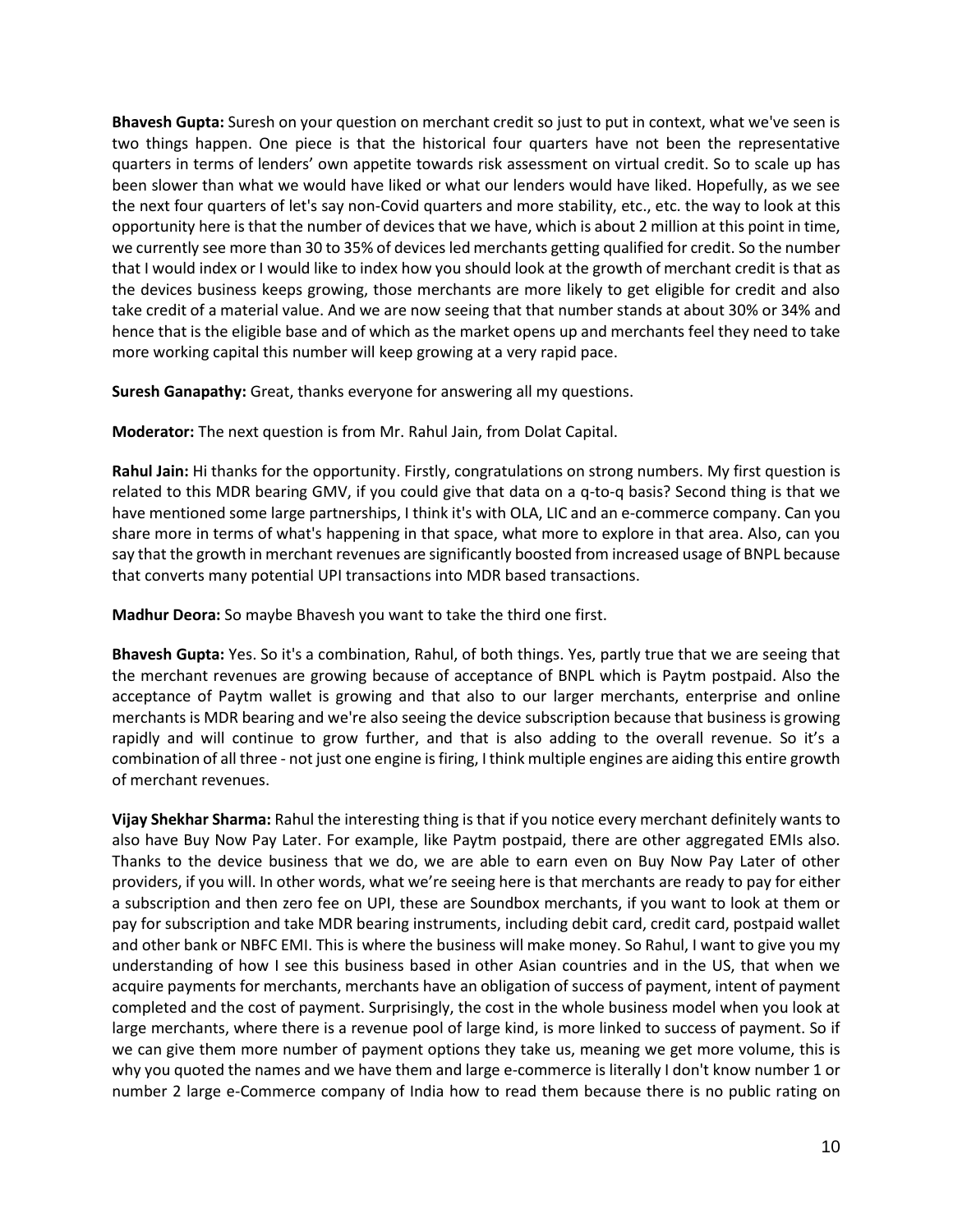them and these companies incidentally are seeking more success of payment. Now UPI has an advantage, it is zero cost, but it is a product mess, because of the five-party system being there, and because of system failures. Merchants do not want to get stuck on one payment option. While this is a great payment option, we champion it, we love it, it generates data on our platform for merchants which in turn generates credit business, as you know, so to Suresh's question also, I want to extend here Rahul that UPI business is not a bad business. It does not earn a few basis points, even though the Government is reimbursing some basis points now, it also generates all payment data. So overall payment data is how valuable it is for all kinds of merchants - large merchants, and small merchants. Incidentally Rahul, once merchants start to give us subscription plus all these payment instruments acceptance, we start to see merchant revenue growing dramatically and a by-product of that is like we talked about credit, like we talked about other financial services like treasury services in future and so on, that we are building, will come up. So merchant relationships of a deeper kind are very, very important for us. And like you very well put that this is growing on the back of large online spends and large merchant signups on our devices. One more thing Rahul I would extend, our offline devices business is phenomenally winning over our competition which is more or less incumbents in device business in EDC POS devices. Whether you look at large banks, we now have partnerships with them. Whether you look at our direct sales team, we are able to bring new age new software and hardware combinations which sort of solves many problems that the previous incumbents have not been able to solve at that scale. Also, if you notice our business is omni- channel meaning for a merchant if he's accepting payment on the Internet or offline it's a great case. To give you an example, once again here let's say Flipkart is a case here. You have cash on delivery for an order. Now when the person is going on the door to deliver there is a payment that can be made against the order so it's an omni-channel moment. Similarly, Shopper Stop, again the devices are there, the customers are scanning QR online. So Rahul the good part of the business is that merchants can be bucketed in entry level of merchants like a street hawker who does not have bandwidth or attention and intention to pay for MDR - UPI is a great generator of that person to digital place - for us that person becomes a customer for potential credit. For customers who are in the middle, they start to give us subscriptions and accept payments in different, different modes and including EMI, including postpaid, including wallet, including cards. The higher end customers - deep integration, enterprise process, online to online, online to offline, offline to online integration makes a great relationship. We fundamentally believe that we will become over the period from a payment processor to a certain business software processor also in the future. So that today's journey is important, and that is why our employee costs are also increasing. We do believe that we are the only company in India poised to capture this. The online companies don't do offline, offline companies don't do online and no company does both of them together at a scale that we do with the ability and capability that we do. And even if they do or somebody will attempt to do it, they will not be on the issuer side like our Paytm payment instruments out there. So the two-sided ecosystem and the reach in online, offline and ability to have consumers is actually an incredible combination of dominating the payment processing for offline and online merchants in India. Yes, you're right there are these KPIs which you quoted, a wallet or postpaid or EMI or cards, these all account for MDR bearing revenues for us.

**Madhur Deora:** Rahul, I just wanted to take the opportunity, just double click on the payment gateway business and make one more point because of the combination of all the payments that we do on the Paytm app and all the very large merchant partnerships we have, our payment gateway business is one of the largest payment gateway business in the country, if not the largest. So the same technology that we built for ourselves, is also critical because Paytm app is the largest transaction app in the country. The same technology that we built, we have extended to all our partners right which can handle massive scale, whether you are, IRCTC or LIC or Flipkart or whoever that might be. And what that means, in addition to all the points that Vijay mentioned about Paytm payment instruments and providing them all these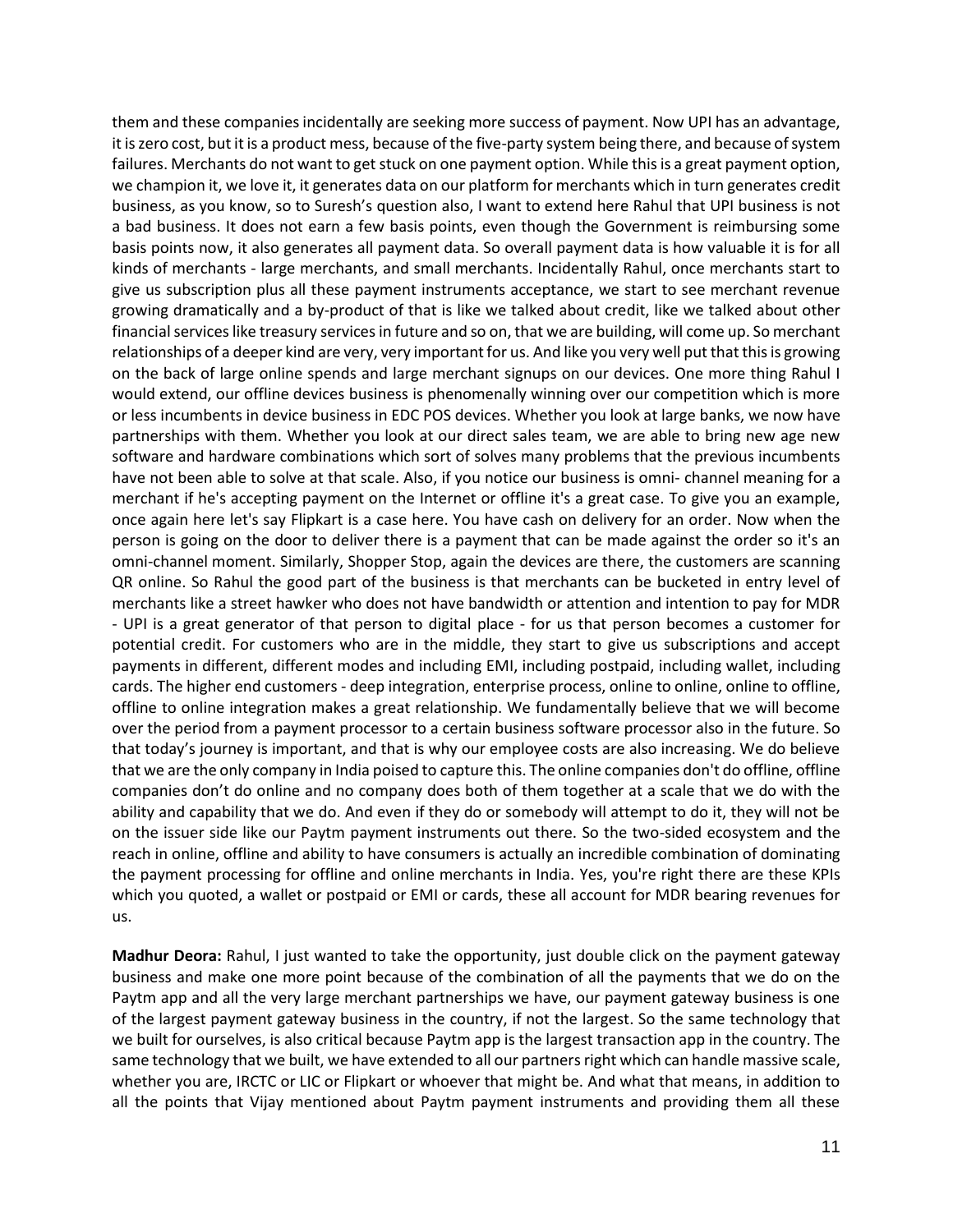services, what it also means is at the core of it are transaction success rate and the costs, right. And because of our scale and our focus on technology we're able to drive both of those significantly lower than our competition. You had a question, before we move on, on non UPI growth q-o-q. The overall GMV grew just under 25%. Non UPI grew about 20% so that is very significant as well.

**Rahul Jain:** Sorry I missed the number.

**Madhur Deora:** So non UPI which is MDR bearing grew about 20%.

**Rahul Jain:** Q-o-q.

**Madhur Deora:** Q-o-q, correct. Y-o-y was 77%.

**Rahul Jain:** Okay, and the other number was?

**Madhur Deora:** I didn't give the UPI number, I said, the total GMV grew 25%, and non-UPI grew 20%.

**Rahul Jain:** Thanks for the detailed colour Vijay. You were raising this point that the government started reimbursing some bit on the P2M side on the UPI transaction. If you could share how it happens, how it affects our revenue, how it is accounted for?

**Madhur Deora:** So that revenue comes to banks who are effectively acquiring banks. Paytm Payments Bank is one of the largest acquiring banks so they make a significant amount of revenue as a result of this. Obviously we don't know what these numbers will be for next year and the years after, but for the last year that made a significant amount of revenue, some of which they have shared with Paytm because Paytm is the distribution and technology provider.

**Rahul Jain:** So these 40 basis points - what is the base for these earnings, what kind of GMV?

**Madhur Deora:** So it gets very complex in terms of math because there are different rates, we can obviously share the circular, it's a public circular. So for different types of merchants, they have different rates so it could be 15 basis points or 10 basis points, depending on the type of merchant and then there's some amount of that revenue, which is supposed to be shared with the PSP and the issuing bank and the rest of the money Paytm payment bank can keep or share with the distribution partners. But it's a rather complex math that goes in there, so we can share the circulars and if you have any follow up question we could take that.

**Rahul Jain:** Sure, sure. Thank you. Just one last question, if I can squeeze in. Regarding the partnerships, we've been expanding the number of partners and I guess the current number stands at 8 banks and NBFCs. So how do we decide how a particular loan case needs to go to a certain bank or NBFC? Is it based on their pre-laid criteria or some other matrix, if you could share?

**Bhavesh Gupta:** So Rahul yeah partly your assessment is correct. So we do work with every partner and depending upon their risk appetite and their customer offer what they believe they would like to give to our merchants or consumers, that customer is whitelisted for that partner. I just want to reiterate; we are not a marketplace. So this is one on one to one mapping, so if the merchant is whitelisted with one partner that merchant will get a loan from that partner and if that partner declines that loan to that merchant that merchant will have to reapply after a minimum period of 90 days when he or she could get eligible again with the same partner or different partner.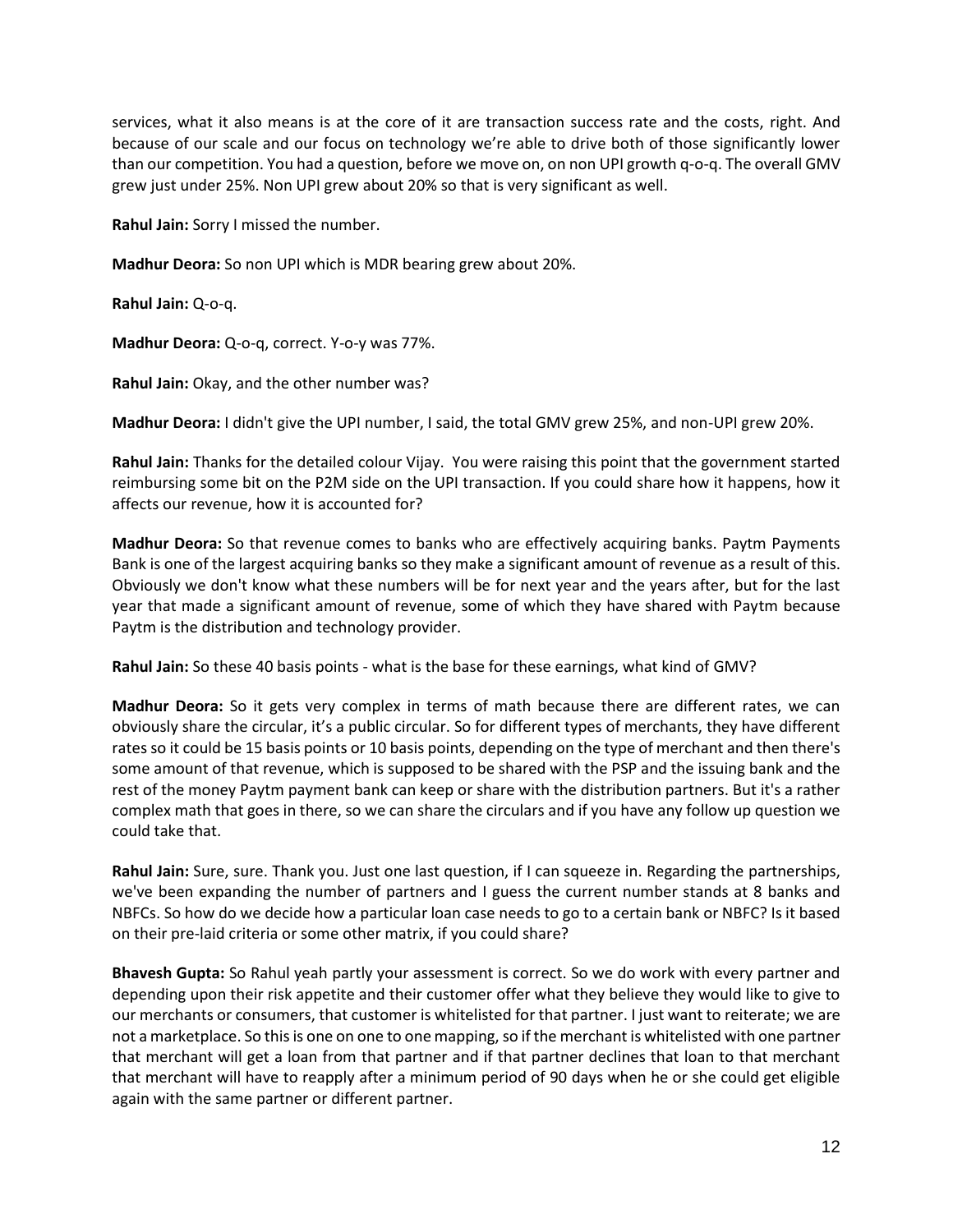**Rahul Jain:** Got it, got it. I'll get back in the queue. Thank you for the colour.

**Bhavesh Gupta:** Thank you.

**Moderator:** The next question is from Adarsh Parasrampuria from CLSA.

**Adarsh Parasrampuria:** Hi Madhur and team. So the question is on the expense side processing fees, right down to 31 basis points - so that creates a positive jump from the payment revenues. I believe now the wallet top ups are free because it's through UPI but what's the driver and where could this go over a period of time, given the kind of mix, we would have?

**Madhur Deora:** We're not quite giving forward looking guidance on this. You can see the quarterly trends. One of the things that we are seeing -- so first of all it's very complex math because it depends on the use case and it depends on the instrument and it depends on whether the payment is happening on the Paytm app or on the third party app right. So there are, once you work through, there are literally thousands of combinations that exist, including in some cases merchant specific rates that we get from banks, so that just adds to the number of combinations. But the key drivers of this Adarsh like you pointed out, is lower cost of funding money to wallet, which has always been a profitable product for us and also getting better rates from banks and an enormous amount of focus on making sure that we are being very efficient in our routing so that, for example, if you're doing a bill payment on the Paytm app using a certain credit card, then our technology is upgraded to the level basis that credit card, basis that been number obviously decides which is the high success, yet cheapest bank to route that transaction through and we just constantly pay attention to that and upgrade those systems, which is helping us to keep our routing very, very efficient, balancing success rate and cost. So it's all of those improvements that we constantly make which makes the payments business more and more profitable over time. If you look at our public data and look at the trend line of payments business what you will see is that our payments business is meaningfully profitable right now, and the trend line is that it is becoming more profitable quarter-onquarter, year-on-year. And I think a lot of people and I'm thankful for you to bring up this question, a lot of people sort of miss that. A lot of people think that the payments business either doesn't make money or it used to make money, but the trend line is downwards, and neither of those statements is correct.

**Adarsh Parasrampuria:** Yeah that's fair, I just wanted understand that what happens is a lot of times, some of these numbers, right, there was a cost associated to top up something and that's gone, so are we through with the easy base coming down - so once we are at that base then optimizing it is more difficult, are we at that point?

**Madhur Deora:** Not quite, there is a significant amount of credit card led charging that also happens and debit card and net banking, that also happens on Paytm wallet, for example, but there are also opportunities on third party, such as our devices business, which has a meaningful amount of credit card and debit cards, our third party payment gateway business where there's significant amount of credit card, debit cards, net banking, Paytm wallet, Paytm postpaid and then obviously UPI as well. So there's a significant amount of credit and debit card volume that goes through Paytm, either for adding money to Paytm wallet or being directly used for a payment that we process and there are opportunities to keep improving that.

**Adarsh Parasrampuria:** Got it and I'll go to the cost part of it, the ESOP - what are the number of ESOPs on which this charge is being taken? You did mention that the number can continue to run for 5 years but just want to understand on what number of ESOPs these charges are being taken?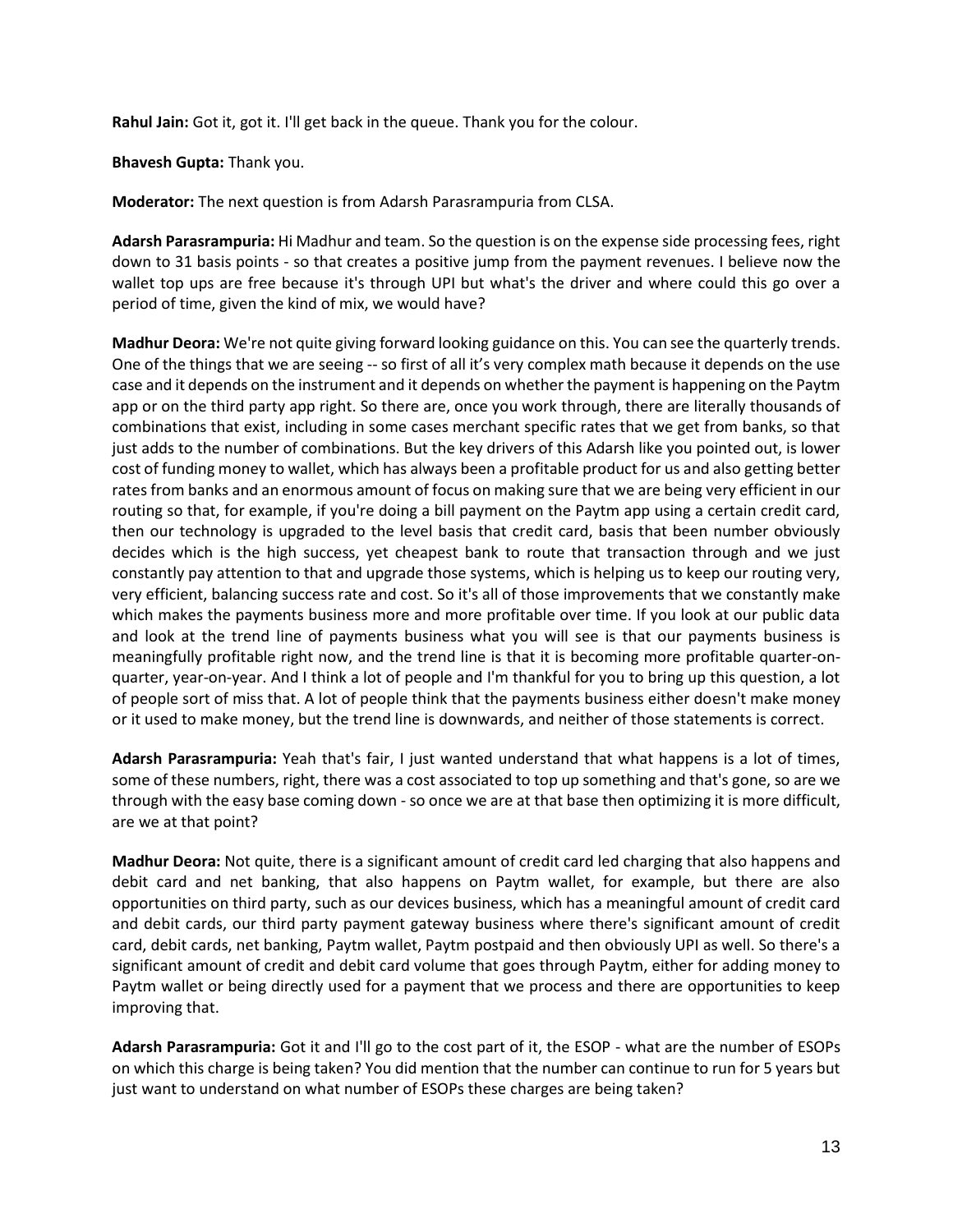**Madhur Deora:** So the increase in the ESOP charge is because of a number of 26 million. So that 26 million is in our earnings release, right below the EBITDA section. So the number of new grants in the last quarter was roughly 26 million, so we used to have a smaller number roughly 50 or 60 crores the quarter before so if you see the jump that is on the basis of 26 million ESOPs.

**Adarsh Parasrampuria:** And, when you say a charge continues for five years that's based on what you've issued today, or what you will keep issuing for the next four or five years?

**Madhur Deora:** This is based on all the ESOPS that have been granted as of date.

**Adarsh Parasrampuria:** Okay, so which means and I am just trying to understand this, if the company keeps issuing more ESOPs that ESOP number keeps building up, is that or the accounting is very fast forward?

**Madhur Deora:** The accounting actually for this is very complicated. I have spent hours and hours just making sure I understand every aspect of it because the grant is based on the share price or the fair market value as when we're a private company it was fair market value, and now the share price and they are based on that in the quarter, in which the grant was issued. So the share price goes up, then the ESOP charge doesn't increase. If the share price goes down then the ESOP charge doesn't decrease, it is literally locked in, in the quarter in which it was issued. And then there are changes possible so for example, if somebody has been with us for three years and then they leave then some of that forward looking gets reversed, but the old ones don't get reversed, and so on, right so it's rather complicated. If we were to issue another 10 million ESOP this quarter, which obviously we're not doing, but if we were to issue 10 million more ESOPs and none of the existing ESOP holders was to leave, then the ESOP charge would go up. I should point out that this once again I should have mentioned this earlier, but I should mention that number one this is non cash and number two every report that I've looked at the share count that has been used for Paytm is 695 million for the diluted shares, maybe it's not every report but almost every report that I've seen and that 695 million includes not just all granted ESOPs but also ungranted ESOPs that are sitting in the pool. So we created a new pool of 37 million just before our IPO or around July - August of last year. So that 37 million pool is in the fully diluted share count, and the reason why we took that 37 million very large ESOP pool, the reason why we created that before the IPO is, we thought it was fair for our pre IPO shareholders to take the dilution for that, rather than our post IPO shareholders.

**Adarsh Parasrampuria:** Got it so the simple way I look at it is the charge you are taking in the P&L today of 380 crores run rate is a charge for 26 million shares plus 37 million shares or when you start issuing those 37 million the charge in P&L will go up not the cash charge?

**Madhur Deora:** It is the charge for 26 million shares plus all the shares, all the ESOPs that were issued before them.

**Adarsh Parasrampuria:** Got it so when you start issuing out of the 37 million which you have probably included in the diluted shares, your charge will go up beyond the 380 crore?

**Madhur Deora:** Assuming nothing else changes, assuming none of the existing ESOP holders leave, for example.

**Adarsh Parasrampuria:** Got it, so my conclusion here is that ESOPs are a large part of a startup culture and it's a large cost to have in the P&L and the cost is likely to get added right so am I missing something Madhur? You may not issue something substantial in the next 2, 3, 4 quarters, but you will do something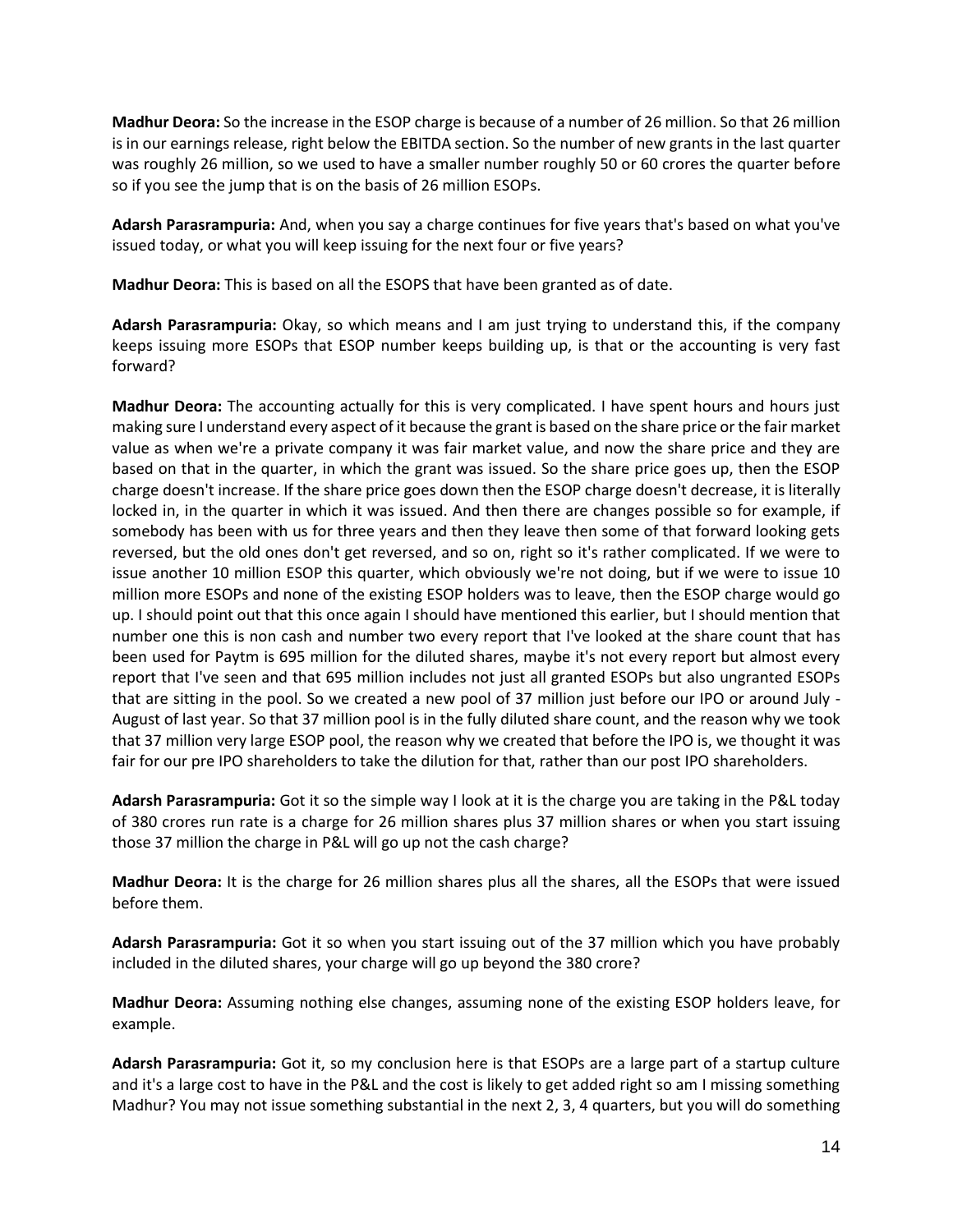meaningful a year or two years later right, so the cost is likely to be higher than where we are sitting today?

**Madhur Deora:** Yeah, so I think the way most investors look at this is we have roughly 15 odd million ungranted ESOP and our pace of issuing ESOPs is 4 to 5 million on a growth basis, obviously in a net basis that number tends to be lower because of some employees do leave before their full vesting period. What is the fully diluted share count of the company, right now, which is 695 million and do we expect any further dilution in the near future, and the answer to that is no. We do not expect on account of creation of a new ESOP pool, any dilution to the shareholders in the near future.

**Adarsh Parasrampuria:** Got it, this is useful and thanks for your replies.

**Madhur Deora:** Of course, thank you.

**Moderator:** Thank you, the next question is from Mr. Saurabh Kumar from JP Morgan.

**Saurabh Kumar:** Thanks for the opportunity. So I had a few questions. So first on this device business Bhavesh, so can you just walk us through the economics? I mean you get a certain rent on these devices, and there's some share of MDR but net of your customer acquisition costs, what will be like the revenue or the margin on this business?

**Bhavesh Gupta:** So Saurabh we look at this business a little bit differently. So we have two devices business, one is the EDC business, all the point of sales, and other is Soundbox. So let me talk about the Soundbox. Soundbox is a business, the way we see this business is that there is a capex that we incur in acquiring a Soundbox, and then we get some upfront revenue for installation and then we get some rentals which generally last over two years. Now, this rental plus the upfront revenue is more than enough to make up for the cost of acquiring the device by us and also the CAC that we incur on this business. And in a broad sense if the merchant has been paying rental - which they do, and we do find more than 80% of merchants paying rent on time - the device business per se itself it's profitable. MDR, merchant credit and any of the Paytm issued instruments, interchange etc. becomes addictive to that.

On the EDC business the economics are a bit different because the device costs are much higher, breakeven of this is a bit longer than 12 months, but again it gets aided by the fact that it has a higher GMV and hence the net MDR that we earn on the EDC business if the GMV continues to be more EMI aggregation led and instrument led, which is what our intention is, the breakeven will happen a shade couple of months more than Soundbox business. In conclusion the way to look at this piece here is that the devices business gives us the stack and also gives the cost of the device over the next 12 to 14-month period and everything else that we do with that merchant, namely getting interchange on Paytm issued instruments, getting net MDR on cards and debit cards, EMI aggregation, merchant credit, it is all the cream and profit on top of it.

**Saurabh Kumar:** So, will it be fair to say that currently since it is growing very quickly, the contribution of this piece which eventually will be very profitable is currently low on the payment piece, I mean that's what drives a lot going ahead?

**Bhavesh Gupta:** So your hypothesis is right that if you look at the overall payments revenue, devices revenue as a share of overall revenue will be lower, but the contribution that this devices business will keep making will continue to rise for one reason that the rentals are monthly. So the more devices we are adding we're also creating an annuity book of rentals which is not necessarily the case in a regular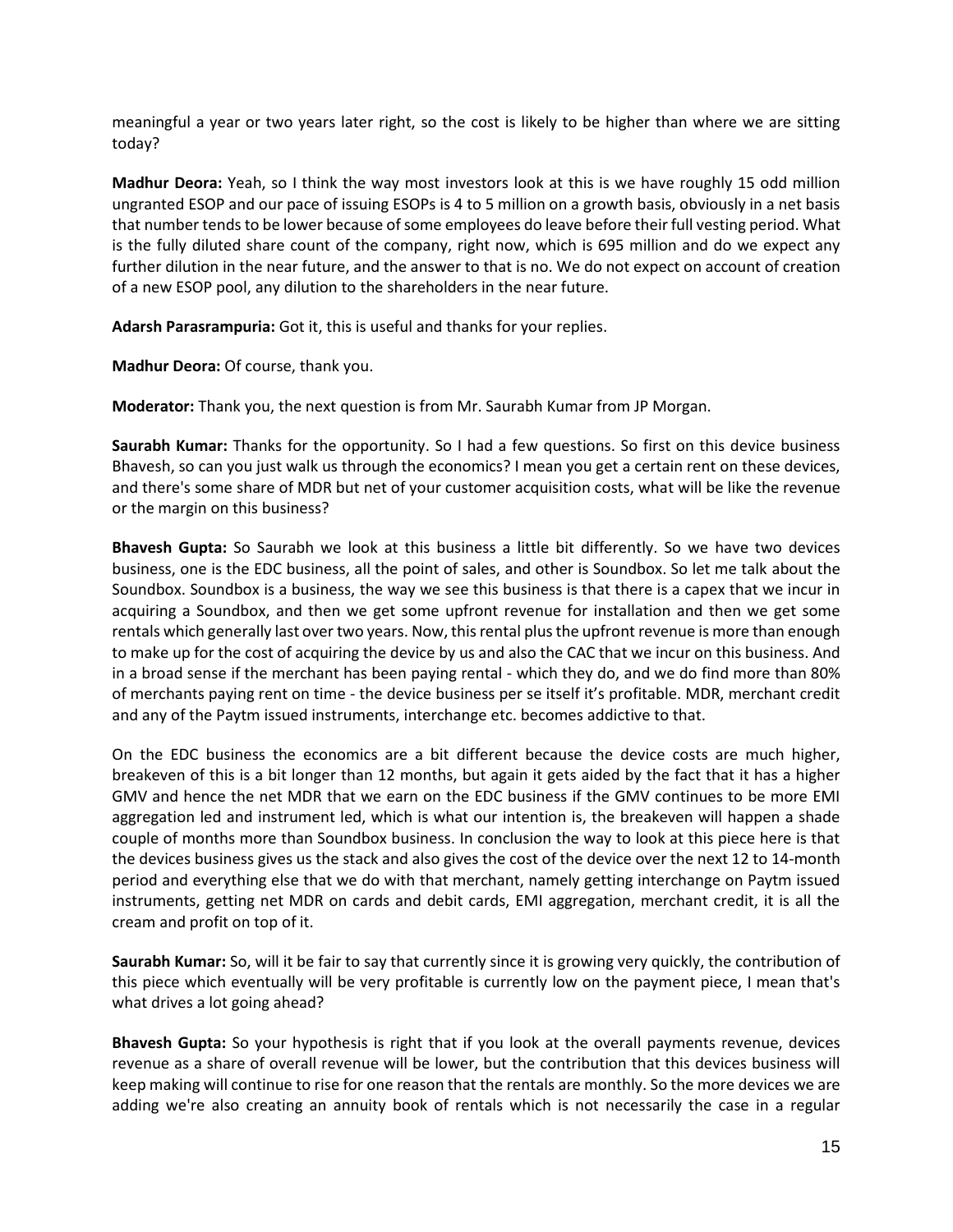payment MDR business. You consume it one month and next month you have to earn it again. So this will become accumulative so maybe if you look at 12 months forward you will see that this will become a material part of the revenue that we're generating on the payments business.

**Saurabh Kumar:** And so then that rental will whatever be 80-90% margin on this?

**Bhavesh Gupta:** So technically it is 100% margin. But perhaps the way to see it is there is a CAC and then there is a rental business so yes - you could say that it has more than 50% net margin available on the device itself.

**Saurabh Kumar:** Okay that's clear. The second thing Madhur is - does the payment revenue currently capture that government subsidy for this quarter?

**Madhur Deora:** It is a share that we get from our partners. We don't consolidate Paytm Payments Bank so whatever Paytm Payments Bank gets we don't consolidate that, but we do get a share from our partners so that is included.

**Saurabh Kumar:** It wouldn't have been there last year, right?

**Madhur Deora:** There was another incentive scheme about a year and a half ago which continued for a short while, I can't quite remember if it also went into FY21. I don't think there was any such thing in the comparable quarter last year.

**Saurabh Kumar:** And the third one is on this QR interoperability, once it comes could you just give me your outlook on how this changes because suddenly your wallet business acceptance grows up. Would you expect the wallet business to start moving up or what will be your outlook on this QR interoperability or will it increase your competition?

**Madhur Deora:** Maybe Bhavesh, or Vijay, would you want to take that?

**Bhavesh Gupta:** Yes, I can take it. So Saurabh the interoperability thing is going to come in effective 31st March 2022, which is maybe a month, month and a half away. So this will further expand the acceptance of wallets. The interoperability business as you understand is that on the QRs available, which are UPI QRs, the wallets will also be using the NPCI rails and hence a Paytm wallet if scanned on a UPI QR issued by somebody else it will still be accepted at that QR itself. So to answer your first question, will it aid the growth of Paytm wallet, the answer is yes because the acceptance will become significantly larger than what it is today. To the second point, it may become more remunerative also to Paytm wallet, while we don't know exactly how the commercials will work out since they are currently in discussion. There is an element of interchange which the issuer of wallet will get from acquirers. And we, being materially the largest player of issuance of wallet both in numbers and value, will hopefully gain from whatever interchange the network decides to pose on the acquirers. But that is something which is still out in the open. Hopefully, we should get some clarity about it before the interoperability goes live from  $31<sup>st</sup>$  March 2022. So it is positive for us.

**Saurabh Kumar:** Okay, so basically if I use a wallet to pay on a UPI QR irrespective of the MDR on UPI you will be entitled for an interchange?

**Bhavesh Gupta:** Yes, whatever the UPI network agrees to decide, the acquirer will have to pay that interchange to us.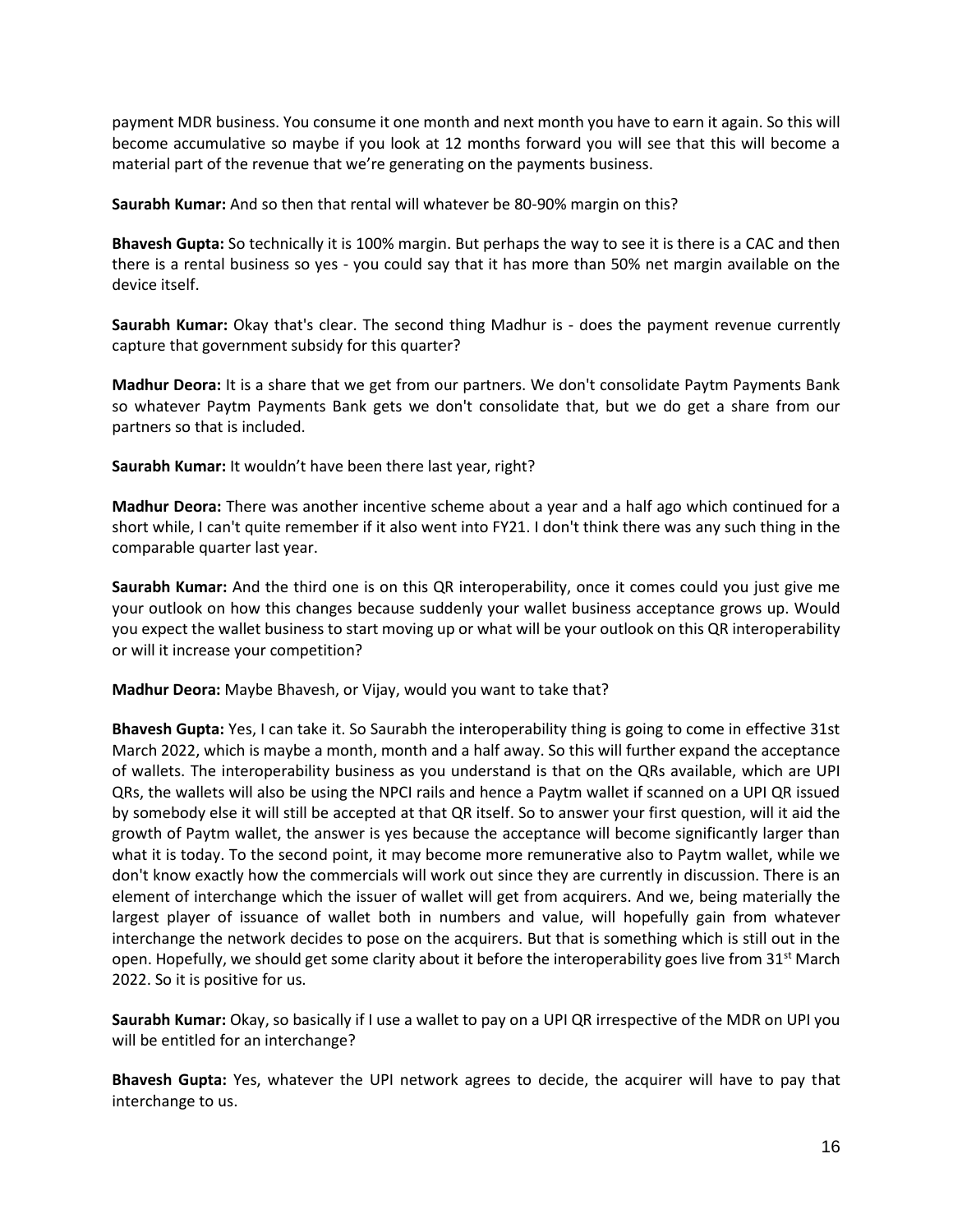**Saurabh Kumar:** Okay. Thanks and last question Madhur - the contribution margin, would you now expect this to be reset more permanently to this 30% mark or do we expect that to go back to the earlier mid 20s range?

**Madhur Deora:** The trend line is upwards. Like we said in the last quarter when the contribution margin had gone from 25.5% to 24%, what we had said last quarter is the exact same thing that I'm saying now, which is that there might be some quarterly trends because we want to make the right long-term decision for the business each quarter. So there might be some trends, where last quarter, I know some folks were concerned that our contribution margin went down by 1.5% but the long term trend is very positive because of all the reasons that we have talked about and the very high margin monetization business is becoming a larger and larger percentage of our revenue. So, as a result the long-term trends are very positive, but we should expect that on a quarter-on-quarter basis there might be some abrupt trend lines. Like this quarter, we have grown our contribution margin by over 7%, obviously next quarter it may not grow as much as 7%, it may grow less or may be flat or may be slightly lower, but the trend line over longer periods of time is certainly positive.

**Saurabh Kumar:** And last question this quarter the ticketing business has not fully come back to pre-Covid levels or is my understanding wrong?

**Madhur Deora:** No it hasn't. I would say that in terms of order of recovery trains have recovered fully or even slightly better than fully, flights and buses not quite, in fact bus not at all, but flights not fully and entertainment certainly not. There were some green shoots in entertainment during the quarter, especially in regional content, but it has not come back fully. Not all theaters are open, you're not getting the same kind of big content and so on, so it hasn't come back fully, no.

**Saurabh Kumar:** Thanks.

**Madhur Deora:** Thank you Saurabh.

**Moderator:** Thank you, the next question is from Mr. Arunabh Saxena from Ishana.

**Madhur Deora:** I don't think the line is on. May have stepped away, why don't we come back to him.

**Moderator:** Sure. The next question we'll take from Mr. Kunal Shah from ICICI.

**Kunal Shah:** Hi. Thanks for all the additional disclosures which are there, that's helpful. So firstly in terms of the take rate, now with the increasing adoption of postpaid, personal loans and the merchant loans in fact this quarter when we look at it take rates are almost 5.7% just calculating the financial services revenue by the loans disbursed and when we look at the last quarter, it was 7 odd percent and this is despite maybe the growth in the personal loans and merchant loans being relatively higher than postpaid. So how should we look at it? In fact, we thought that there too, there should be good enough take rates. Are we seeing some pressure on the take rates because of the competition?

**Madhur Deora:** Just to be clear Kunal your question was on take rates is with respect to lending business or respect to the payments business?

**Kunal Shah:** Lending.

**Madhur Deora:** Maybe Bhavesh can take that.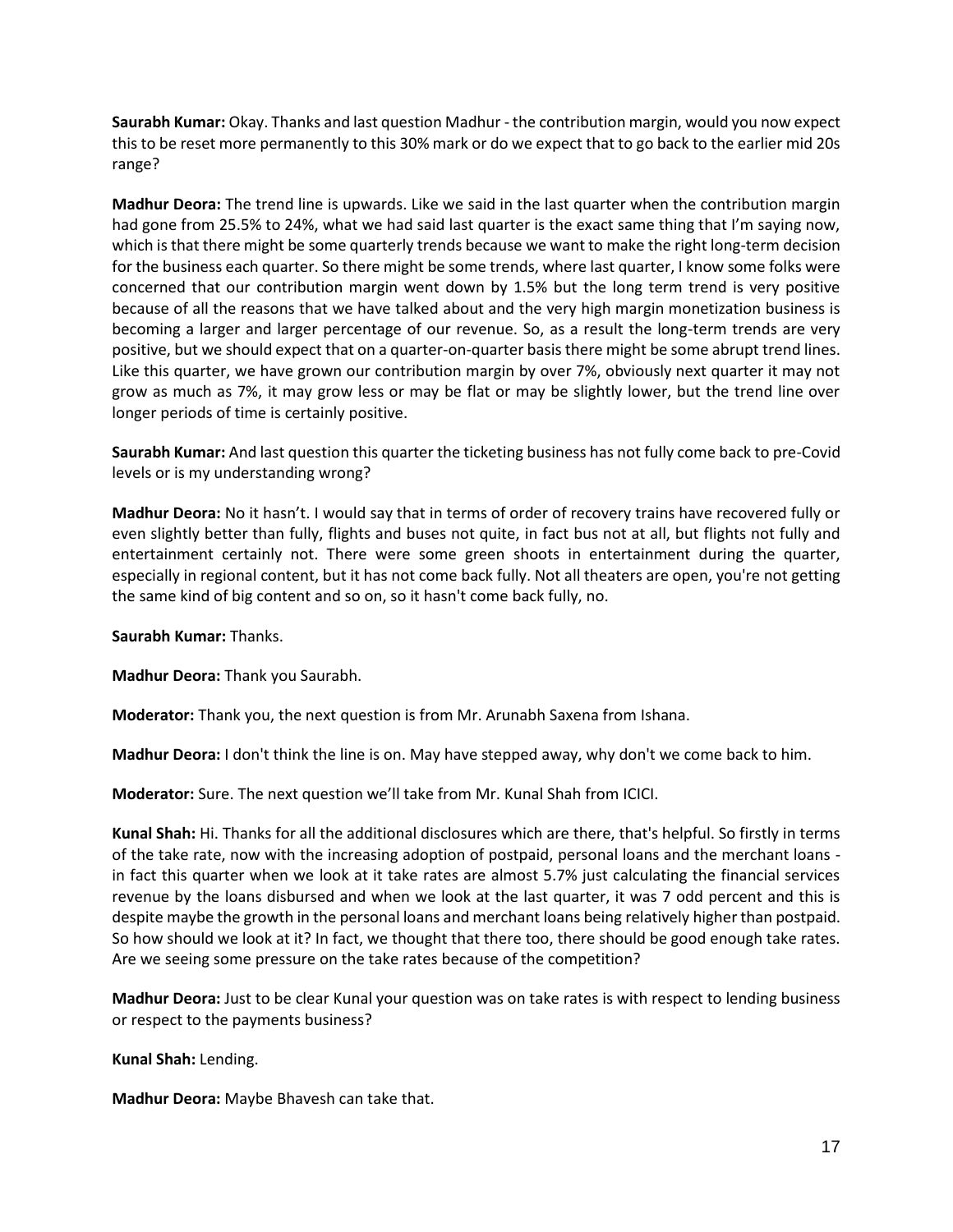**Bhavesh Gupta:** Kunal the way we have always maintained and called out in our lending business is that take rates should be operating in postpaid around 3 to 3.2% and in merchant and personal loans between 4.5 to 5%. Now there are certain quarters of aberration and I've used the word aberration at two levels. If there is much better collection efficiency on the portfolio than what was provisioned for the lender we tend to get some better incentives and there is always a point in time wherein certain quarters may perform better on the portfolio versus any other quarter. So there could be delta of 100 basis points here and there because of that nature. (B) What we also see is that as we expand the upselling of the next loan and upselling of a personal loan on a postpaid book, the idea is to give better competitive offers to the customer for better adoption. So our belief is that the 7% number that you are calculating, while that calculation be somewhat not correct, but still let's take that as an example - will have to be seen from a take rate that we've always said we will maintain, which is 3% to 3.2% in postpaid and around 5 for merchant and personal loans, and I think that number should hold up very, very nicely for us over a longer period of time.

**Madhur Deora:** I should just add, Kunal that there's a significant portion of deferred revenue as well, so as you scale up the business, as it has over the last few quarters, then obviously you're not getting that up front. When I say deferred revenue what I meant was you take the revenue later in the life cycle of a loan so there's a component of that. And also financial services and others in the last two quarters, and within that lending has been somewhere between 60 and 70% of the revenue. There are other revenue lines as well, which move sort of independent trend lines. To your next question?

**Kunal Shah:** Yes, so the next question was with respect to the penetration of the device within the overall merchants, so when we look at the gap which is there between say 2 million and the existing merchant base, where do we see that happening? No doubt that has been an addition but if we look at in terms of the monthly transacting users and if you look at what is the kind of adaptability we can expect in terms of the devices amongst the merchants - so what number would you put over there?

**Madhur Deora:** I don't think we're at a point where we want to give a steady state what percent of our merchants would have devices. What we are seeing is an incredible product market fit and that was clear to us a year ago, but that product market fit has got dramatically enhanced and that is reflected in the acceleration that we're seeing. Now we are sensible about where we're going to put Soundboxes or devices because obviously you want to collect the monthly rent and the monthly subscription, so we are incredibly focused on that, but Soundbox, for example, we have very, very large enterprises using them and we also have auto rickshaw drivers using them. And they're very few products in India, where a single product has that range of product market fit. And that really I think comes down to the simplicity and the solution of that product. So it's hard to say right now, whether it be 30% or 40% or 50% of our merchants who would eventually take some sort of a device from us, or maybe with a lower percentage, but we are definitely seeing acceleration and we're very confident about the type of product market fit that we're seeing.

**Kunal Shah:** And in terms of the marketing costs which have gone up sequentially so it's a festive period we have seen the increasing the overall GMV as well as adoption, but now how should we see the overall marketing cost? In fact, we are seeing banks also incurring a huge cost with respect to the credit card, and in fact this space is getting very competitive and in terms of the incentives, cash backs, everything will have to be shared. So how do we look at this particular line item?

**Madhur Deora:** So just to be clear, we don't spend any marketing spends in terms of cash backs and so on, on our lending business beyond certain cash backs that you might get for wallet, maybe you get the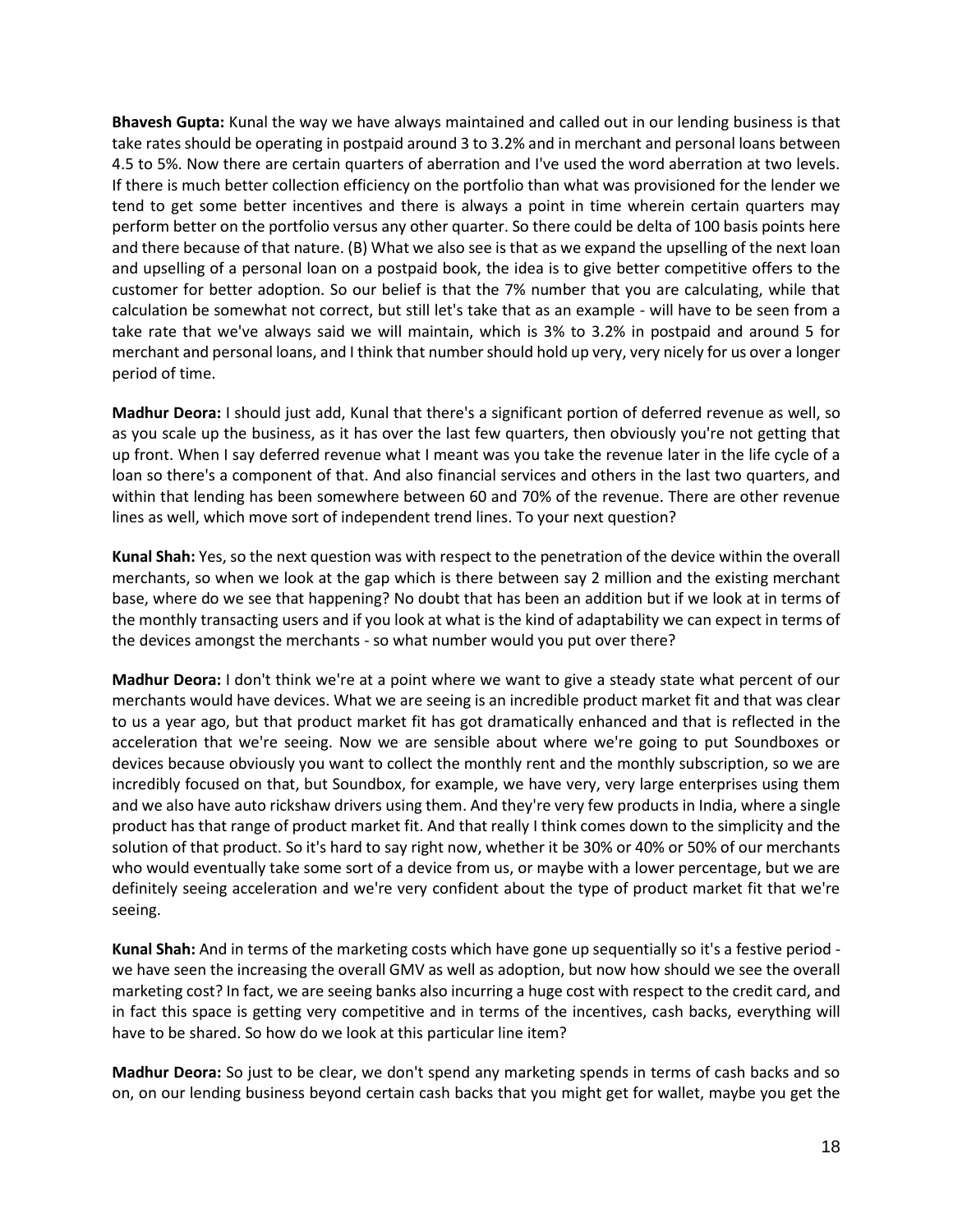same thing for postpaid, funded by the use case - but we don't give you cash back for taking a personal loan or merchant loan or anything of that sort. The fact that banks want to promote their products is net, net positive in our business because we have a huge amount of consumer and merchant engagement. So, if credit card companies or other partners want to grow their business we become quite a good distribution platform for them, whether it is in payments or whether it is in lending, whether it's in credit card and so on. To answer your question more directly, we do expect marketing cost as a percent of revenue over time to come down. Like I mentioned, there was a small impact of the festive season but also an impact of an additional 20 crores of sponsorship fees in this quarter which is seasonal. We call that out specifically because we do understand that analysts want to model our business quarterly as well. So when they see a jump or a decrease, we should explain what the drivers were.

**Kunal Shah:** And one last question - in terms of regulations, so obviously a lot is being talked about in terms of the regulations and with respect to digital. So how are we assessing the risk and the opportunities within it and how are we preparing ourselves for the next 6 to 12 months, in fact what can come in and what changes would be required, so how are we assessing? No doubt there is no clarity, but obviously given our business model, we should be preparing for it?

**Madhur Deora:** Is the question on lending or more broadly --

**Kunal Shah:** More broad based - even payments we don't know what's going to come in with respect to the payments as well - interoperability you highlighted that there should be a benefit with a wallet interoperability, but otherwise both for the payment as well as lending business.

**Madhur Deora:** So I will hand over Bhavesh to talk about this including for the lending but I'm sorry I don't think that there's this perception that there is a huge amount of uncertainty and anything can happen sort of thing, and that is the current state in digital payments or financial services in India. The regulator's been reasonably consistent on the fact that what are the types of things that they care about, for example in lending, who do they want as a risk provider and who do they want as a distribution partner and what those arrangements should look like. Similarly, in payments what are the things that are regulated by the regulator, what are the things that are regulated by the networks and what are the things that players like us should be driving. So we do think that, as you go through this, in terms of the volume of things going on it might be a lot, but in terms of regulatory outcomes we don't think there are dramatic changes either on the upside or downside. Sort of philosophically speaking to some extent, I think the best thing to do is just comply with all the regulations, try as hard as possible to comply with all the regulations both in letter and spirit and generally speaking, over the long-term, you end up not just being fine but being the beneficiary, because people who are not in compliance end up getting certain regulatory shocks and if you're in compliance, whether it comes to KYC, whether it comes to data sharing, when it comes to lending guidelines, then you generally end up in a very good place because you don't have to make abrupt changes to your business but for lending maybe I'll hand over to Bhavesh to answer that question of yours.

**Bhavesh Gupta:** So actually I have very less incremental things to what Madhur has said, but Kunal we always have maintained that purely from a regulatory standpoint, we were both in letter and spirit aligned to the laid down guidelines as applicable yesterday, or is applicable today and we do welcome any changes in guidelines that will be applicable in the future because we've always maintained that we would like to be compliant with the guidelines and I don't see any kind of risk of the guidelines if you're hinting towards what's being proposed, from a credit perspective which can alter our business model in any manner. Absolutely not. Because what we are currently doing is completely aligned to what has been proposed and what is currently on the paper as far as the guidelines are concerned.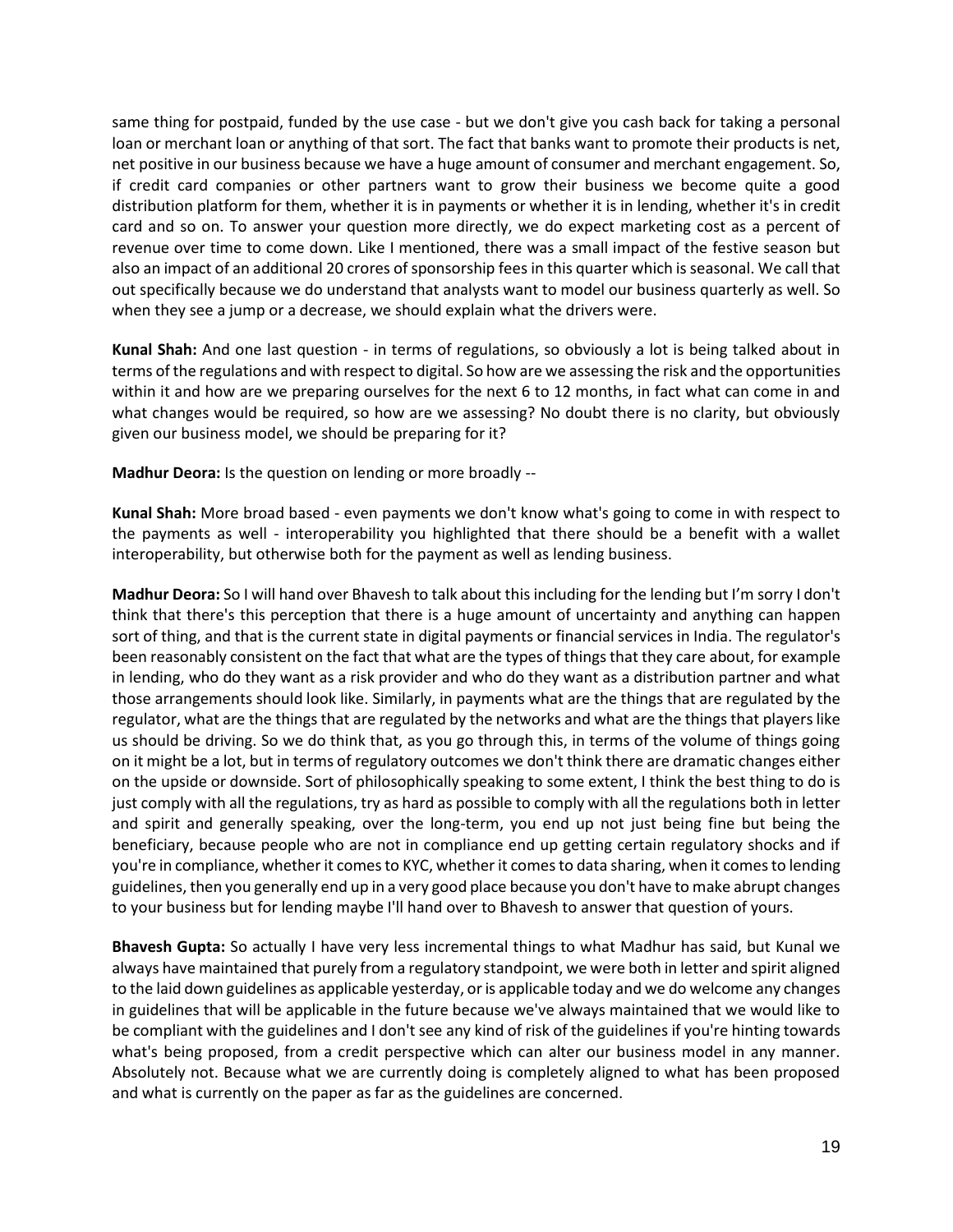**Kunal Shah:** Thank you and all the best.

**Bhavesh Gupta:** Thank you.

**Moderator:** Thank you, the next question is from Mr. Sumeet Kariwala from Morgan Stanley.

**Sumeet Kariwala:** Hello, am I audible?

**Moderator:** Yes, Sumeet.

**Sumeet Kariwala:** Hi. So two questions, one is on the take rate, so I was trying to check the growth in non UPI GMV and growth in payment revenues etc. It implies that the take rate has gone up sequentially and on a y-o-y basis, so I just wanted to understand what's driving that? And apart from the drivers, can you just explain, is there any element of festive season driving a positive change in instrument mix, new tie ups and government incentives. So those are the three reasons I could think of, if you can give some color on what is driving that I'll ask the second question thereafter.

**Madhur Deora:** Sumeet I think a large chunk of it is, and I don't want to guide you towards that take rates will keep going up, but a chunk of it is secular which is to say that we have more and more devices in the market, on those devices credit cards and debit cards get used, obviously we make subscription revenue as well and so on. But when you really desegregate it, then yes there might be some small elements of festive season, for example, if credit cards are getting used at online e-Commerce partners of ours then that may have a little bit of a bump up. If people are suddenly ordering more consumer electronics, where they use credit cards versus using everyday items where they might be using UPI, those kinds of mix changes can happen. But some of these trends -- some of this change that we have seen and your observation is correct that if you strip out UPI the take rates have gone up a little bit and some of that is secular.

**Sumeet Kariwala:** Okay, so just to be clear that I have understood this correctly, there are no government incentives which you said were not there last year, there would be some bit of it this quarter. But there's no reason to believe that that would change dramatically over the next few quarters right if it's not repeating, that's a fair understanding right Madhur?

**Madhur Deora:** We don't expect dramatic changes in our take rates like we have said over the last few years, take rates for non UPI have been flat to positive. So we don't expect any sort of dramatic changes over time. Again quarter to quarter there might be a seasonality impact, festive impacts and so on clearly which drive business mix but we don't see dramatic impact.

**Sumeet Kariwala:** Got it, very clear Madhur and, second is on non-UPI GMV growth which again at 77% is very good, compared to 52% last quarter. I just wanted to get more colour around what's driving this and within that if you can explain how much of this is coming from new business initiatives, new use cases, new tie ups LIC etc. that you spoke about and honestly what I'm getting to is what is the steady state kind of a number like if I keep all these new initiatives aside the existing business is that growing at 30-40% or higher? Some colour around that - I don't know how to better articulate this question, but if you're getting me please?

**Madhur Deora:** What's the metric you're trying to tie this to?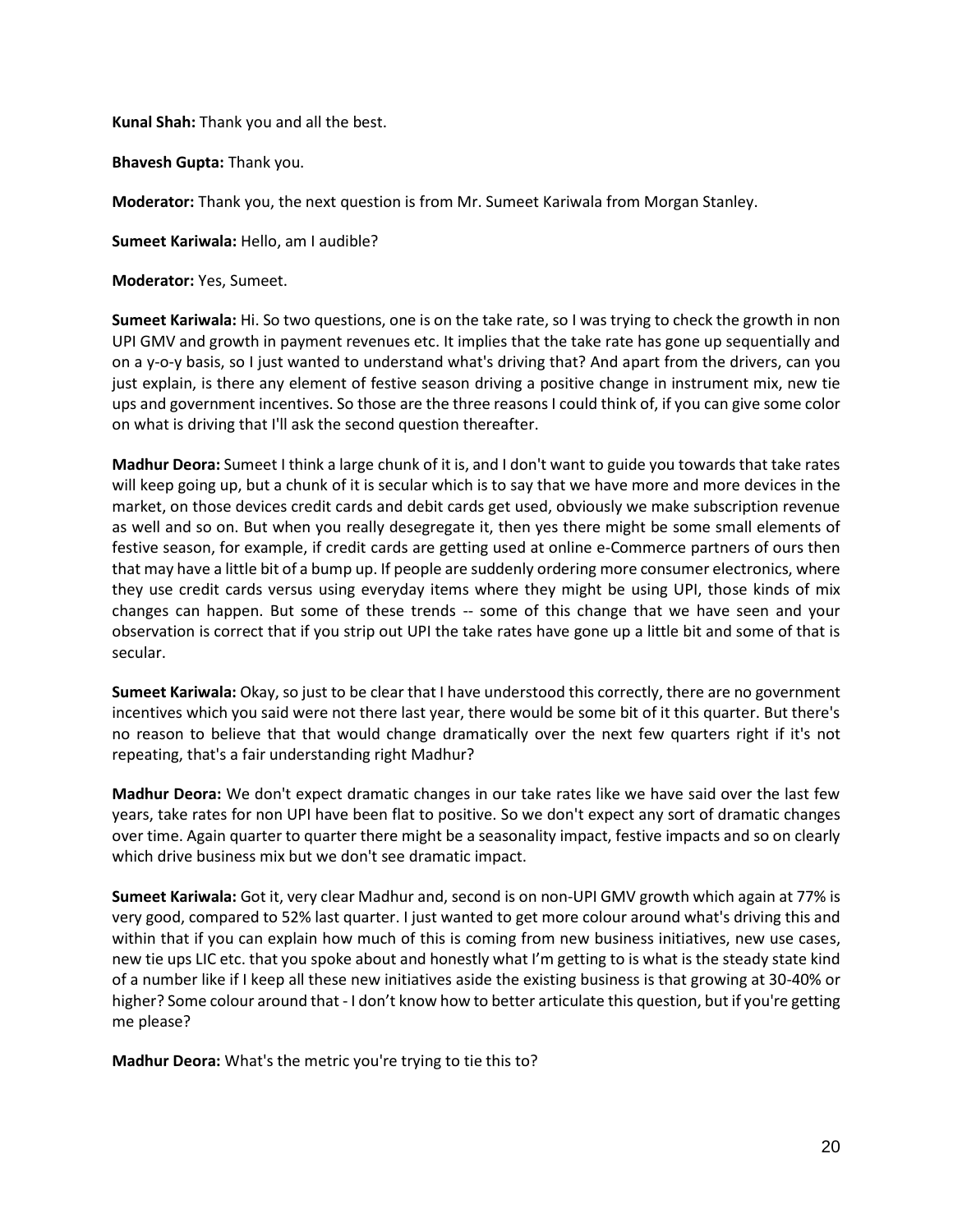**Sumeet Kariwala:** I'm trying to understand, for example some of these new initiatives like LIC, OLA tie up etc. are in the base next year, what is the business as usual kind of non UPI GMV growth run rate that you will see.

**Madhur Deora:** You shouldn't see the new tie-ups that we have done and so on as being any sort of abnormalities, if you will. We constantly add new partners, for existing partners we constantly get more payment instruments that we start processing for them. Over time our market share in many cases goes up because for the very large customers in most cases you're not the exclusive provider. So they look at your success rate versus other success rates and then your market share goes up and so on. The device deployments are accelerating. So that's a hard question to answer because we don't kind of sit back and say okay what is a uniquely new one-time thing that has happened in the business. It's a hard question to answer, which is that if it wasn't for 1,2,3 or 4 things what would have been the baseline growth and it's hard to sort of then say okay, which one of these 1,2,3,4 things do you want to take out from baseline versus include in baseline so honestly it's a hard question to answer. I think the best people can do is look at our year-on-year growth.

**Vijay Shekhar Sharma:** And that's why we have started showing our non-UPI MDR bearing GMV which is what earns revenue and that's the direction. Now online, offline, card not present, card present and the cuts by merchant's generic particular bank rate - the overall direction is what it is. If you start to zoom in, the fact that payment is called complex and outsourced to another entity, even by the biggest of the online companies, is because there are many crossings, many routings and the rates and margins are dependent on these routing mathematics. That for whom are you acquiring. I am sure Sumeet you understand that we are probably the largest acquirer for all networks in the country. VISA, Master, RuPay, UPI everyone so there is a network, there is a bank, there is a merchant - n number of variables and in a shorthand what you're seeking is not such straightforward mathematics.

**Madhur Deora:** I should just add Sumeet that unlike other platforms - I just want to bring a point that Vijay made earlier back into this context - that unlike other platforms that you see in India or globally, we have a very large presence online and a very large presence offline. So what we don't see in our trend lines is that, hey if there's an offline to online shift then will that impact our business positively or negatively or an online to offline shift and will that affect our business. So business mix could change especially during Covid period, offline in some cases was impacted more than online and so on. So business mix could change because of externalities or seasonality and so on, but what is unique about our platform is that we are in almost every place where digital payments happen, regardless of what the use case is and regardless of what the instrument is and that's really important to understand that the uniqueness of Paytm, even as you compare it to other payment companies around the world, or in India. So, we don't see such huge aberrations, if you will, to say that this quarter something happened because people did a little bit more online or did a bit more offline, it tends to kind of balance itself out, if you will.

**Sumeet Kariwala:** Okay, got that Madhur that's quite clear. Thank you.

**Madhur Deora:** Thank you, Sumeet.

**Moderator:** Next question is from Mr. Sudhanshu Srivastav.

**Sudhanshu Srivastav:** Am I audible?

**Madhur Deora:** Yes.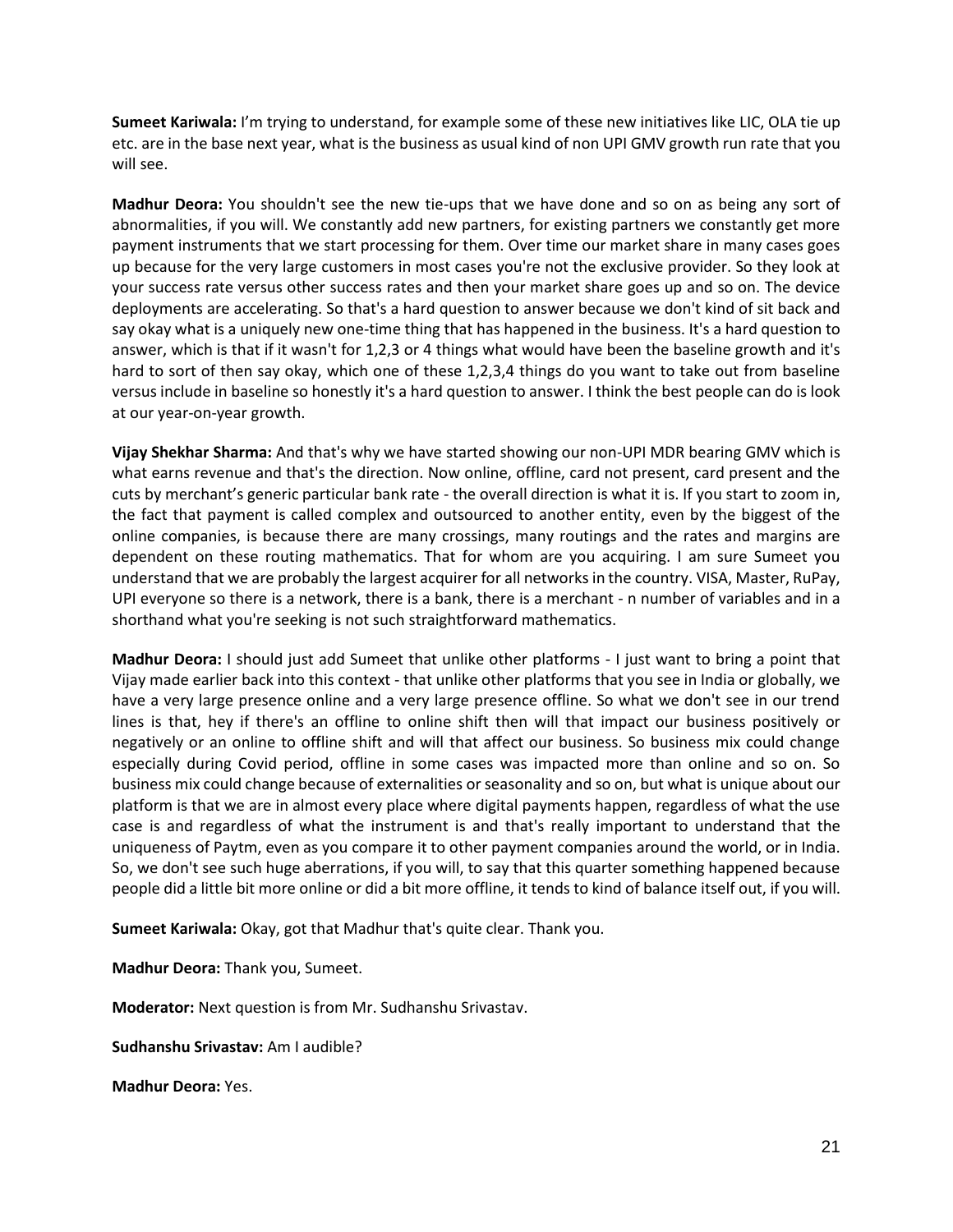**Sudhanshu Srivastav:** So you have mentioned that your ability to distribute small value loans helps customers and merchants get access to credit, which they could often otherwise not have access to. Can you explain how this helps your financial institutional partners?

**Bhavesh Gupta:** Sudhanshu there are two elements here. The data suggests that in India credit bureaus have demonstrated that the number of customers who have got access to credit is over the total population, a limited number, it's not a very large number. So the financial institutions are all very keen to expand what they call in their language "new to bank" customers. Now to expand to new to bank, you need to be available in those areas and in that customer segment to be able to acquire them and what Paytm brings to the table here is a cost of acquisition, which is significantly lower if these banks were to go down themselves physically or digitally and an underwriting capability using certain insights Paytm is able to provide because we are a two sided ecosystem of payments and consumer and merchant side which allows them and helps them to underwrite. Lastly using our collections infrastructure machinery that we built to be able to collect them efficiently and at an opex which is much, much lower. So combination of all these three adds new to bank customers for lending partners which otherwise they will not go to them, because it will be unviable for them to really reach out to a customer and offer them Rs 5,000 BNPL credit or may be a Rs 100,000 merchant credit in a Tier II location out there in the country and there is where Paytm is able to add value and that's the reason that top tier banks and top tier NBFCs love partnering with Paytm.

**Sudhanshu Srivastav:** Right, thank you so much.

**Bhavesh Gupta:** Thank you Sudhanshu.

**Moderator:** Thank you, the next question is from Mr. Chandrashekhar Sridhar, from Fidelity.

**Chandrasekhar Sridhar:** Hi good afternoon. I had a few questions for Bhavesh. One is can you help us understand just the average throughput which you would normally have on the merchants and what's the throughput on the merchants, which have the devices, just some colour on the difference between the two. The second was, you said that 50% of the loans are to existing postpaid users, I was just curious to understand how are you sourcing the rest of your users and just related to this we've seen a recent past where an NBFC ceased doing this business even at lower ticket sizes of 30-35,000 because the through cycle credit costs didn't really justify doing this business, while you're thinking of doing this at 80,000- 90,000 rupees of personal loans. So just your thoughts on this and then a question for Madhur, Madhur just on these ESOPs what's the grant price of the ESOPS, thank you.

**Bhavesh Gupta:** So let me take that one by one. Devices as I said are of two types, one is the Soundbox and other is an EDC device. So there is actually no comparison of an EDC merchant to a QR code merchant. EDC merchant throughput is significantly higher, maybe 10 to 15 times higher than a QR merchant. Now the Soundbox is typically given to a merchant who's had a paper QR or dynamic QR earlier. What we see is that our paper QR merchants upgrade to a Soundbox, and then generally their throughput is between five to seven times more, and hence they become lendable and very, very profitable to us. Your second question that you're asking now --

**Chandrasekhar Sridhar:** Are there some numbers, some broad numbers on just the absolute size of the throughput on the monthly basis?

**Bhavesh Gupta:** We have not declared any numbers, but it's an index that you can say that typically, this will be five to seven times generally over the QR base - so we've not declared these number so I would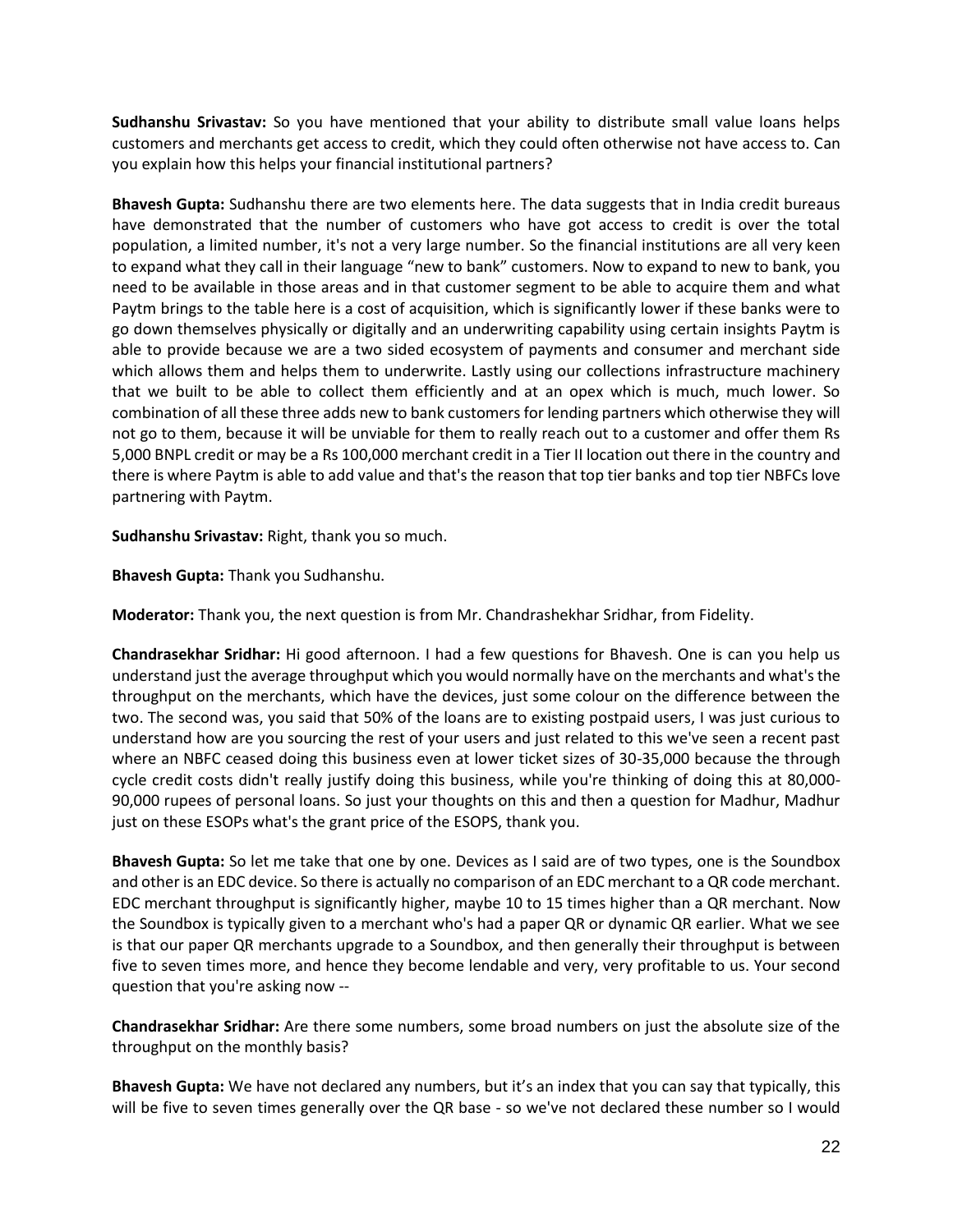not be comfortable talking about a number here, but it's a material number Chandrashekhar if I can mention to you, it's a material number. On your second question, I think, was regarding BNPL, am I right?

**Madhur Deora:** BNPL to personal loan funnel.

**Bhavesh Gupta:** So the 50% of personal loans are taken by customers who have existing BNPL, and the remaining 50% of the customers are customers who are very thick on Paytm. So these are also Paytm customers, but they're not migrating from Paytm postpaid to PL. They are directly coming in and applying for a personal loan, because they are Paytm customers and they could be customers or merchants - either of the two in our system. The third question, I wouldn't like to comment on, I mean a particular NBFC what happened to them etc., but what we've seen and we've demonstrated through our disclosures lending is a business which is a Low & Grow business model for us wherein we are not trying to accelerate this business while the risk is being taken by our partners and we are basically the collection outsourcing partners for them and helping them collect their portfolio. But our belief is that if you were to do a business at scale that Paytm is expecting to do it is better that we focus on building this business by giving smaller credit limits to our consumers and merchants and basis their behavior only upgrade them to a higher limit. And so far we've been in this business now for 18 months and we've seen in BNPL our average tenure is about 30 days. So we've seen 18 cycles of the repayment and we are seeing the best of partners continue to partner with us because they are seeing portfolio performance to that effect. Same on merchant and personal loans, we've seen one full cycle of personal repayment and two cycles on merchant credit and we haven't seen any issues around credit quality or otherwise. So I think the focus for us is to accelerate this business in a calibrated manner, allow consumers to see the benefits Paytm provides to them in terms of getting them access to credit and in a manner which is very transparent and convenient to them. And give our lenders the ability to underwrite risk, reach to such consumers and merchants that they could not have otherwise reached themselves, and build a healthy business for both ourselves and for the partners who are coming on board with us. So I think the model from that perspective is fairly scalable and that's what we so far demonstrated and hope to do so in the next couple of quarters also.

**Madhur Deora:** And on your question on the ESOP so there are three important aspects of it. The way the number of ESOPS that are given to an employee is calculated is divided by the current share price. So, for example prior to our IPO we were doing that at Rs. 1,800 and going forward we're doing it at the fair market value. So if somebody was to get let's say Rs. 18 lakhs of ESOPs as an appraisal or as a new hire then they would effectively get 1000 ESOPs. So that's the first step of it. The second step is what is the exercise price and the exercise price in our cases are fairly nominal, which is in line with what most startups in India do. And the third is the vesting period where we have a five year vesting period. A lot of startups have a four year vesting period, but we have believed in driving long-term retention for key business leaders and key contributors through this, so we have a five year vesting period which typically works in the 10%, 20%, 20%, 25%, and 25% schedule.

## **Chandrasekhar Sridhar:** Okay, thank you.

**Madhur Deora:** Thank you. I know we are over the time, but we as a management team are certainly happy to extend the call all the way till 5 o'clock, if there are enough and more people who want to stick around and ask us questions.

**Moderator:** Next question is from Mr. Sameer Bhise from JM Financial.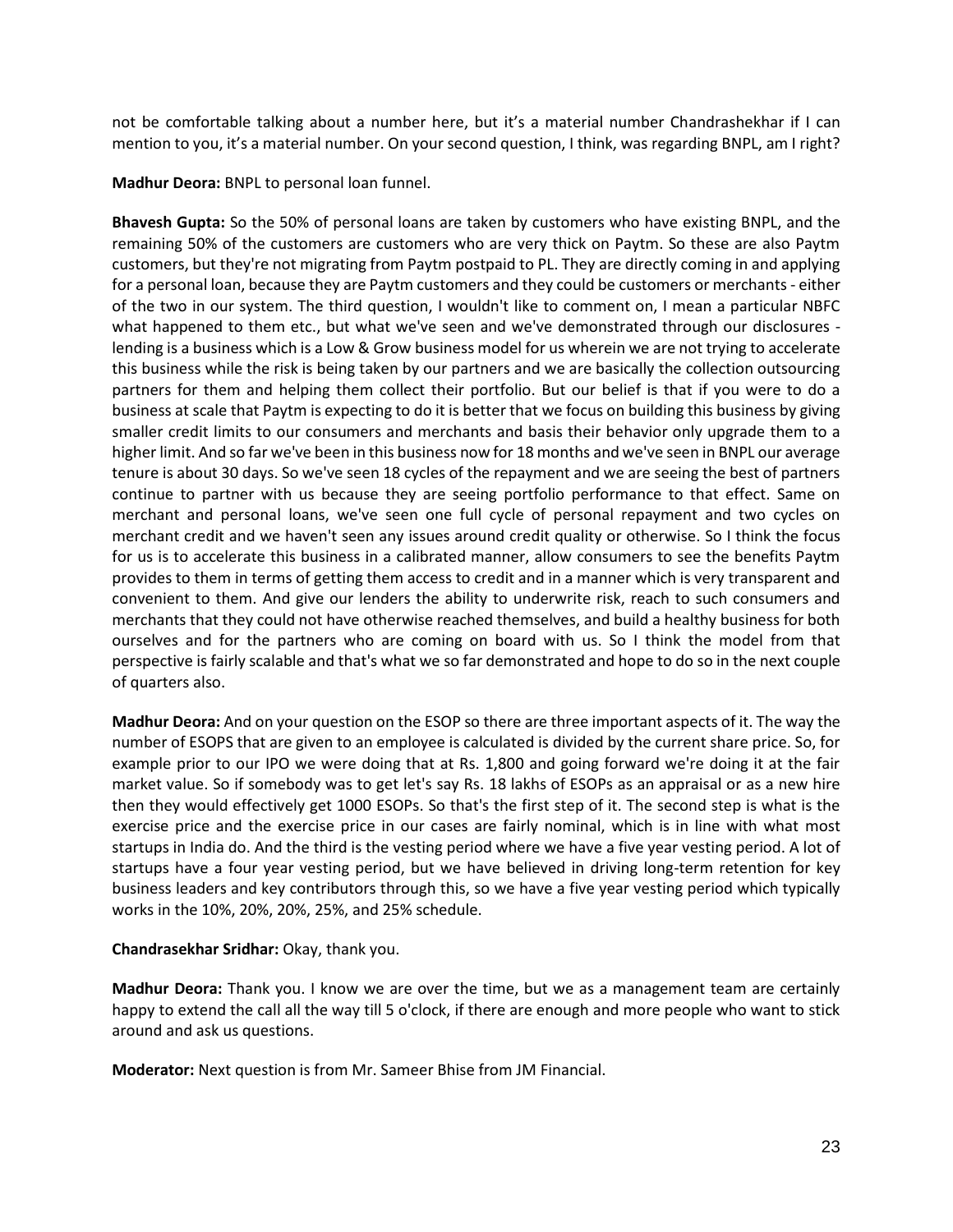**Sameer Bhise:** Hi gentlemen. I just wanted to understand some dynamics on Paytm Payments Bank revenue in what proportion or some contours - which was shared this quarter or maybe every quarter, especially because I think some government payouts came, as far as I know, towards the end of December. Can you provide some details there and if the amount is for the entire year, that is the year starting 1st April 21 to 31st march 22 is that right?

**Madhur Deora:** So you get it by quarter and the arrangement is that they share a minority percentage of what they get with Paytm and that's true with Paytm Payments Bank, it will also be true with other banks, if we were to –

**Sameer Bhise:** Yes, yes I am sure.

**Madhur Deora:** Yes, so it's a minority percentage of the money that the bank makes on UPI that is shared.

**Sameer Bhise:** But so the government payout which probably happened last quarter, was it a cumulative of the last three quarters?

**Madhur Deora:** I'll have to check into that and come back to you Sameer, and I could do that on a call or we could publish something but I'll just have to check into that and come back to you. Because some of the payout actually came in January. and in fact a large chunk, and most of the payout came in January, so I would just check into that and come back to you.

**Sameer Bhise:** And secondly, any comment on how ticket sizes would have moved across the three loan products, probably y-o-y?

**Bhavesh Gupta:** Sameer the BNPL ticket sizes normally remain flattish and may be have marginally gone down and why marginally gone down y-o-y because we're talking about a very low base, 12 months back and now we're doing, as you can see from our numbers, a much, much higher number. So we expanded the funnel which basically hence means that our lenders are happy to take more risk albeit a smaller amount, but it has not materially changed. The ticket size on merchant credit has grown significantly over the last year and I did mention when we were making the presentation that as the book is maturing and lenders are getting confidence - two things are happening. One that the same merchant who had taken a loan earlier is taking another loan as they're finishing the loan or finished their loan so ticket size there is significantly higher than the previous ticket size. And (b) part here is because the lenders have seen the behavior of the book through Covid 1, through Covid 2 and gained more confidence on what cohorts are performing better than the other cohorts etc., they are happy to allocate much higher limits on the same GMV, than what they were doing last year. So we've seen a significantly higher growth, more than 30-40% ticket size growth in merchant credit. Personal loan is largely flat - again very low base last year, so I don't think is the right comparison, but we do see the personal loan ticket sizes operate around the same level and maybe start to inch up maybe couple of quarters ahead as the book starts to mature and we start to gain more traction on giving more top ups and more renewals to the existing customers.

**Sameer Bhise:** Would you be okay sharing average tickets right now?

**Madhur Deora:** Actually Sameer, we have disclosed the number of loans and their value. So the average ticket size can easily be calculated.

**Sameer Bhise:** No I meant across these three lines.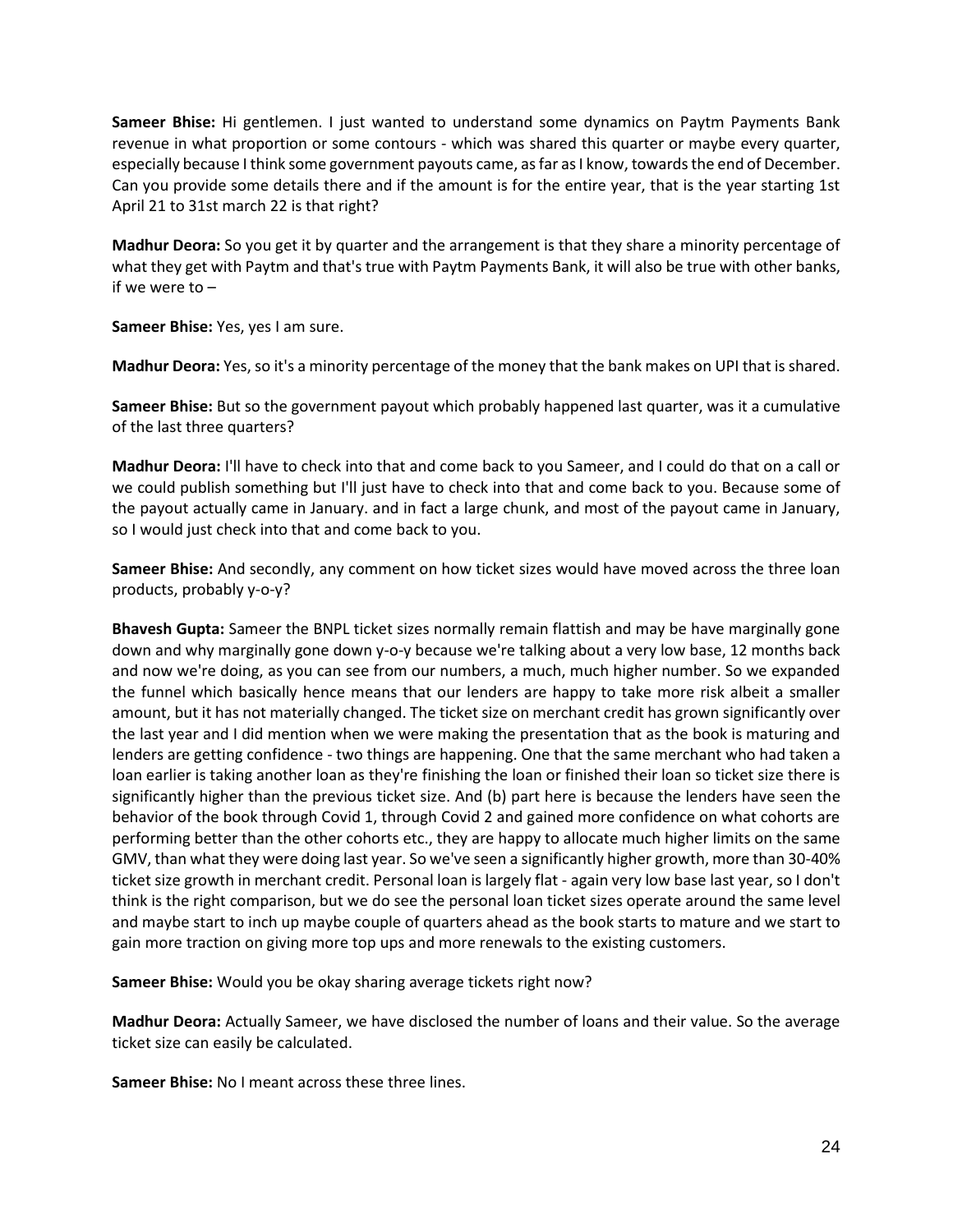**Madhur Deora:** For each of the three lines, we have disclosed both the number of loans, as well as the value of loans. We could perhaps talk offline and we could just point you to the disclosure. It's in the earnings release and it's also in this presentation.

**Sameer Bhise:** Thank you.

**Madhur Deora:** Thank you.

**Moderator:** Thank you, Sameer. The next question is from Mr. Vijit Jain from Citi

**Vijit Jain:** Thank you. I just have some housekeeping questions. Most of my questions have been answered. Can you give me the current credit cards outstanding, the Paytm granted credit card that is, and the number of unique device merchants that you have that's one and then I have another question after that?

**Madhur Deora:** Bhavesh do you want to take that?

**Bhavesh Gupta:** We have not disclosed the number of unique credit cards outstanding, so we will hopefully over a period of time, as we build our credit card business try to talk more about our credit card business. It's currently, I would suggest, after our HDFC tie-up has gone live in the month of November, we are in a limited pilot phase in that business - the business is showing us great traction but we'll talk more about the business, maybe a couple of quarters from now, as the business starts to become more material.

**Vijit Jain:** And Bhavesh how about unique device merchants, I know you have 2 million devices that you've disclosed, what is the unique merchant base there?

**Bhavesh Gupta:** See this number will have to be pulled out. I don't want to give you a number off the hat, but I can give you indicatively other than enterprise merchants, where a single merchant can have multiple devices, but on retail merchants, which is a significant portion of this 2 million, they will largely be one to one. But we can give you offline the exact number, but I don't have it off the cuff right away.

**Madhur Deora:** But overall on the 2 million base overall my guess would be the number is less than 2 right it's not like where people buying 50 or 100 at a time because this goes very, very deep in the country, to single store owners like I mentioned all the way down to auto rickshaw drivers and even the street vendors.

**Bhavesh Gupta:** Anyway there is Soundbox part of this 2 million. So that is always largely one to one, one merchant, one Soundbox and only the overlap will be in devices pure EDC and that is a very small number, relatively a small number to 2 million.

**Vijit Jain:** Sure thanks Bhavesh. My second question is the sales employee base - the average number disclosed is around 18,000. What did you exit December 2021 at, and where do you think this number is going to grow, I mean is there a -- medium term number, or a one-year type of number on how many sales employees you're going to add?

**Bhavesh Gupta:** We calibrate our distribution expansion on a quarterly basis. Our model of sales expansion is linked to our variable incentive model and hence if your question is more towards how much cost we will incur in this business cost is largely variable, 80-90% cost of adding sales force on the street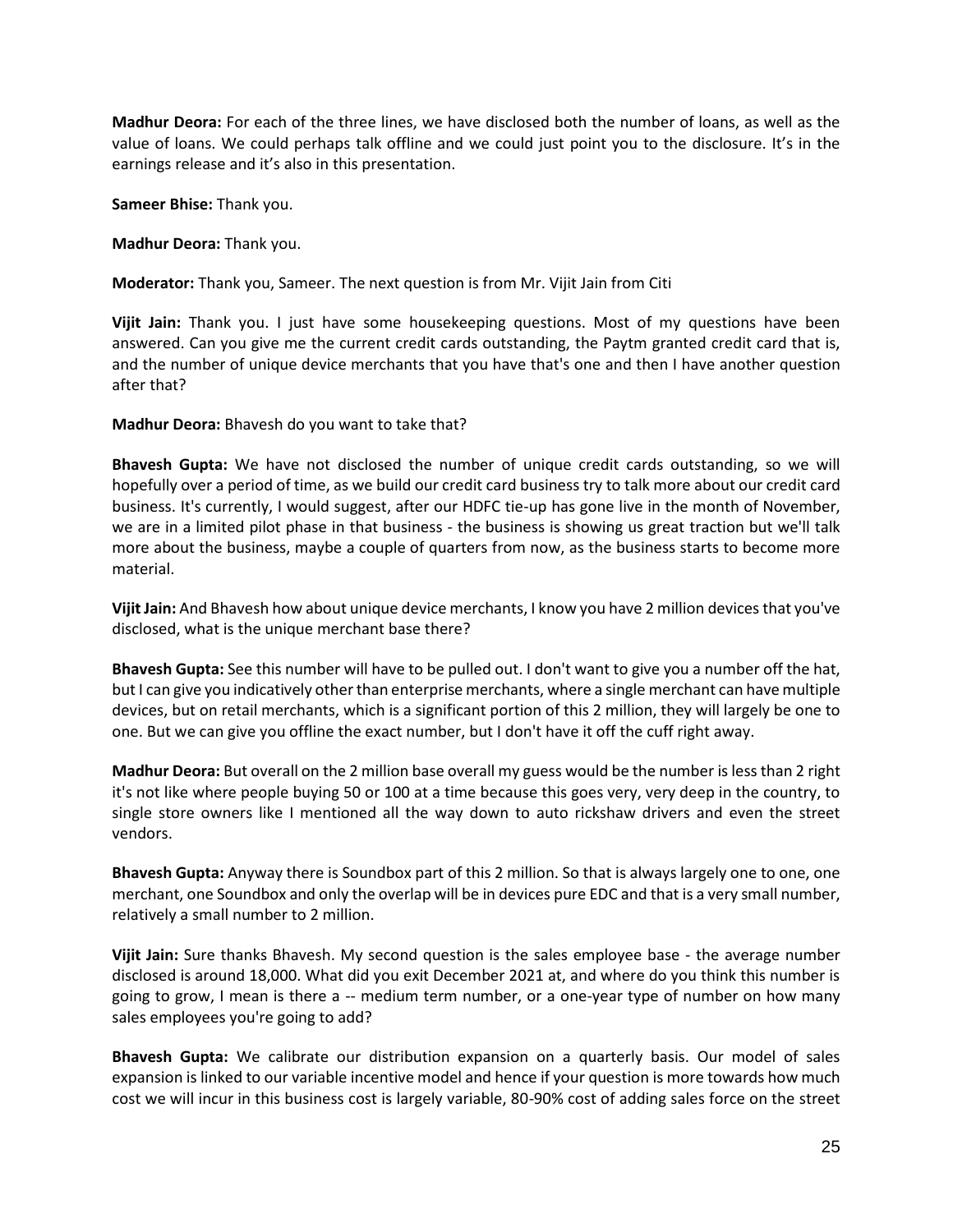is variable and we do see an option to grow the sales force. But it will be a growth from this 18,000 base on a quarter to quarter basis. Do I have a number in mind? What will this be? The answer is no. But it will be a growth from where we stand, maybe not a very large growth because we made a very large investment in growing our sales force in the last couple of quarters. It will be a more secular growth from here on, but we'll definitely grow from here on.

**Vijit Jain:** Alright, thanks Bhavesh and just one final question from my side - and thank you so much would you share the total payment gateway part of the P2M revenues.

**Madhur Deora:** We don't split online and offline GMV or revenues. We're working -- we're trying to figure out over the next few quarters if that's an additional disclosure that we should give. One of the key considerations is that a lot of our merchants are actually moving to omni-channel. It's not a huge part of our business, but there are online merchants who take offline and offline merchants who take online solutions. Both from a product standpoint, as well as an account management standpoint these things are merging, which is a key strength of Paytm as a business and we're just trying to figure out in the longterm, that is a split that will even be an operative split in the industry. So that's the thing that's just sort of slightly holding us back Vijit that overnight, this may become more fused rather than less -- may become less discrete rather than more discrete. Then we would have a challenge in explaining to you why X, Y, Z is an online merchant but taking an offline solution or vice versa.

**Vijay Shekhar Sharma:** And I think Vijit, actually the best way to look at the business is by gross GMV, MDR earning GMV, number of merchants, and that is exactly what we are saying - number of merchants, devices, as you're saying. Let's say Shoppers Stop took 100 devices of EDC, then technically one merchant bought 100 devices of EDC. Otherwise Soundbox is nearly one to one mapped anyways and that is how you want to see it. And the overall payment business is about total processing, revenue from processing and total subscriptions - that's it.

**Vijit Jain:** Got it. The reason why I was asking the question in part is also just to wrap my head around how much seasonality was there in the payment gross margin expansion q-o-q. So I mean the festive season sales will not be there in the next couple of quarters and I know that there was a sharp swing there and you guided it should be stable on a year-on-year basis and I am just trying to get a sense of how much of an impact we should expect within the next couple of quarters.

**Madhur Deora:** Vijit if you want to do that the best thing I would do is look at y-o-y because there was obviously festive season last year as well right, so the best thing you should do is look at y-o-y. The thing that has changed in that y-o-y comparison is that our device deployments are significantly higher. So while all the businesses are growing at a very fast pace, the amount of non UPI GMV that we do in the offline world has gone up dramatically because of our EDC deployments, so that's the change. It is not going to majorly change your numbers, but that's probably the best way to look at it on a y-o-y basis. And I think the y-o-y basis is also, I would say, relatively Covid normalized. I think this last quarter was probably no worse or no better from a Covid standpoint than the same quarter the previous year, at least when it comes to the payments business.

**Vijit Jain:** Alright, alright. Thanks Madhur, thanks Vijay, thanks Bhavesh, thanks --

**Vijay Shekhar Sharma:** Thank you Vijit for your questions, thank you.

**Moderator:** Thanks Vijit and the next question we will take is from Mr. Arunabh Saxena.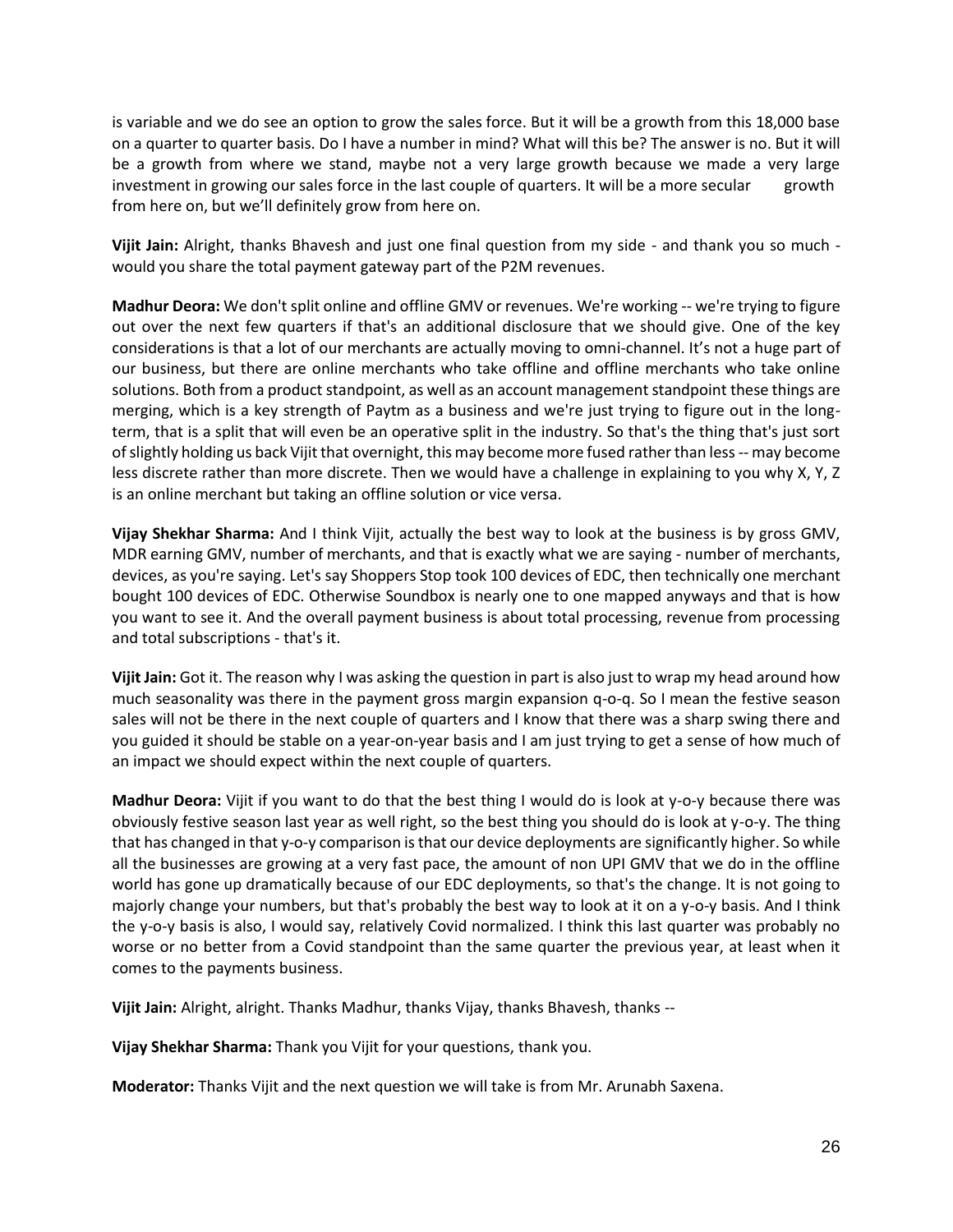**Arunabh Saxena:** Hey yeah can you hear me, hello.

**Madhur Deora:** Loud and clear.

**Arunabh Saxena:** Thank you so much for the granular disclosure. I'm very impressed by the growth in the payment gateway business. You have gotten these wins from such large entities. I just wanted to understand how it works for very large players because Vijay mentioned that the thing that these players look out for is that the transaction should not fail. So is it the case that Paytm is the sole payment gateway or do they have contracts with some other payment gateways as well to step in if Paytm is not able to transact the volume and if that is the case then how is the economics split? I mean, is it going majority to Paytm or is it sort of distributed between the 2-3 payment gateways that are sort of selected?

**Vijay Shekhar Sharma:** All merchants will always have redundancy in online and offline both rule number one. How much they give to us will be a part of processing of these various variables, including cost, instrument chosen, pricing and so on. The best part, I can tell you Arunabh, is that Paytm runs its own payment business from Paytm app, making it probably the most effective online payment provider for online merchants. And it's like Amazon was doing AWS for itself, and then it gave it outside. That's exactly the reason that you never hear about our online payment business because it is shadowed by our attention to the consumer app on Paytm app. While in reality the third party merchants love our business that is why we are winning a more number of independent large merchants giving us their processing. As far as the split is concerned, I don't have a clue of how much they would give or not from the 100, and we don't try pursuing it much beyond that, there should be high success. Because logically their system automatically also starts to route towards us if the success and pricing is better on our platform. Thanks to a large aggregation we are the nearly the best pricing in the market unless somebody gets specific pricing for a specific merchant number one and success rate wise, we definitely are one of those who are on the top list.

## **Arunabh Saxena:** Got it.

**Madhur Deora:** Arunabh it's a little bit of a hard question to answer because it depends -- the small startup merchants may have you as an exclusive provider. There are larger merchants who may say I'll use you as my primary PG but I'll have, like Vijay said, a redundancy and then there are very sophisticated merchants who, from a technology standpoint, may have real time success rate based routing. What's important to just point out is that we are a payment aggregator, which means that we have tie ups with a very large number of banks so we actually optimize routing for them based on the success rate that we are seeing in real time of the different payment gateways for different types of instruments. So the service that they're seeking, we are already providing them because we're already trying to solve that problem, and on top of that, they may or may not have their own sort of algorithm working or not. And so the input that we're focused on is success rate and cost. So, if you just continue to drive those lower - sorry success rate higher and failure rate lower - if you're able to drive those two metrics in the right direction then really the merchant sophistication either based on the technology that they have or otherwise, just kicks in and takes care of market share.

**Arunabh Saxena:** Got it and do we have a sense of the -- can you just give a broad sense, I understand it is very sensitive to instrument mix and contract details, but some sense of the net take rate that you make on contracts for online payment gateways with these large players. And a follow up to that is, does the contract change materially when you go to smaller merchants? Are you able to charge them like a flat rate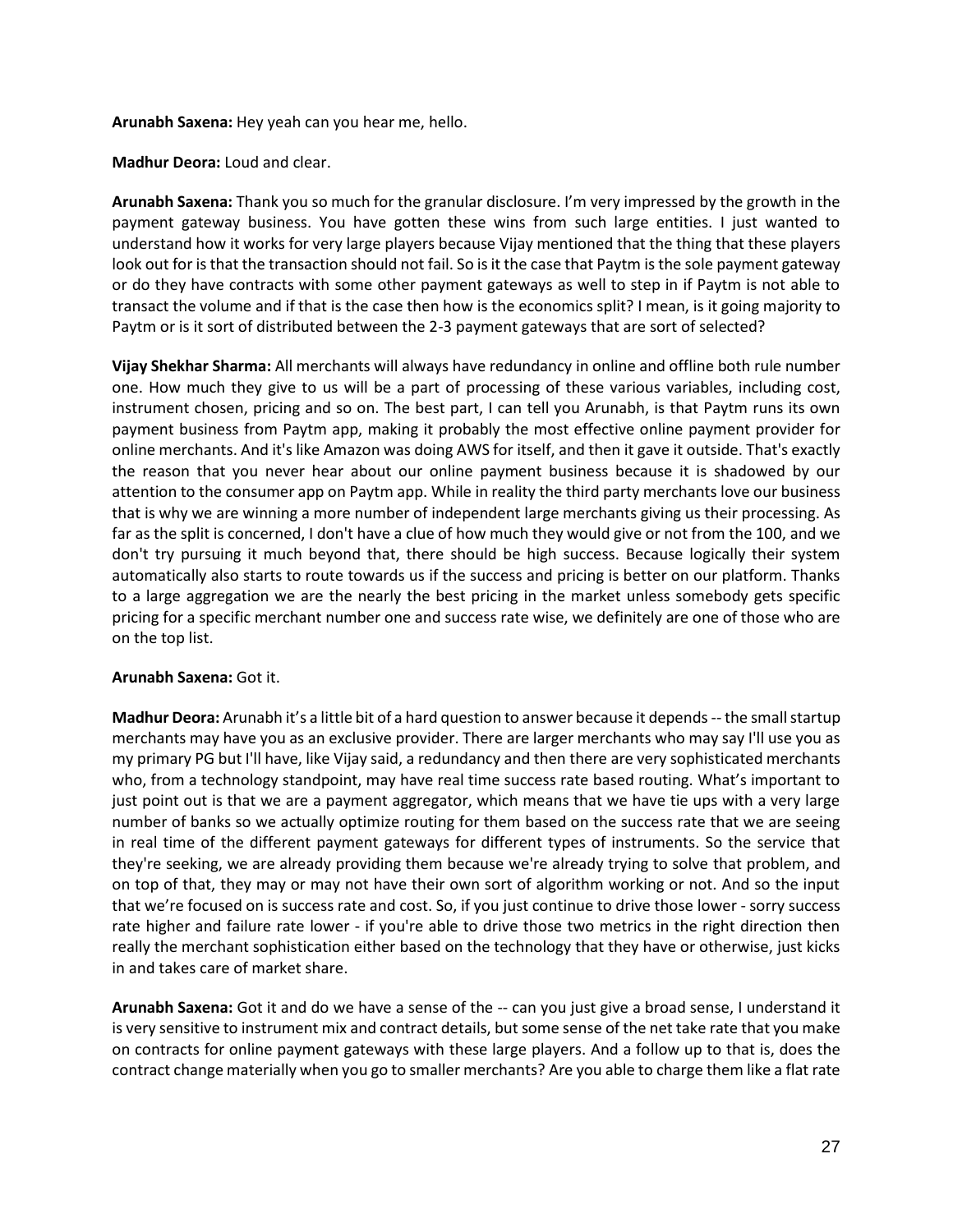and therefore, it is to your advantage if there's more UPI mix, or do you sort of change the rate, depending on the mix of payments that you see for smaller players?

**Vijay Shekhar Sharma:** Legally, nobody can charge for UPI. There are certain online payment gateways who charge and that's not correct because UPI is supposed to be free for merchants and only reimbursed by the government. The rates, like you were going into detail, do we charge flat versus instrument, it is depending on the merchant. For a lot of merchants who don't get a lot of large volume like a startup or something they are happy taking a shorthand of single pricing and for a very large merchant they go deeper into even credit card specific charging and debit card specific charging and so on.

**Madhur Deora:** But typically Arunabh there would at least be a charge for credit cards, a charge for debit card, a charge for wallet and a charge for UPI, which is always zero if you're taking it from Paytm. Like Vijay said, there are the other merchants who are charging either by calling it UPI or something else, a fee for UPI transactions as well, which is one of the things that we understand RBI is looking at, but yeah normally they would ask for at least -- we would propose to them at least a different rate basis, these three or four instruments. In terms of margin I'm afraid this is commercially sensitive information, so I would have to take a pass on sharing that if you don't mind.

**Arunabh Saxena:** Yeah no issues. And just one more question, although I understand that Paytm Payments Bank's financials are not consolidated, UPI P2M I understand is zero MDR but UPI, P2P payments, there is a charge associated with each transaction, which is split between the NPCI, the person who is receiving the money, the bank that is receiving money on the other side and the payment service provider right which is like the front facing app, UPI app. So, given that you guys are like the largest UPI beneficiary is it right to assume that UPI P2P payments are therefore monetizable, you do make money there.

**Madhur Deora:** That's actually a very insightful question.

**Vijay Shekhar Sharma:** I will tell you that P2M we discussed on this call at length about how government reimbursed –

**Arunabh Saxena:** Yes, you mentioned 40 basis points.

**Vijay Shekhar Sharma:** This is the directional statement and how it is split between originator, terminator, bank because UPI system has so many stakeholders that it becomes a fraction available for a particular role, as you know. The handle is of someone, the bank account is of someone, the QR code is of someone, origination could be of someone, so I am not going much deeper into that. As far as P2P is concerned origination, termination just like telecom has revenues origination or termination, termination party receives money yes there is some money but again these are very small Arunabh, these are like 50 paise or 25 paise per transaction those kind of numbers.

**Madhur Deora:** What I can tell you is - again there are three types P2P, P2PM and P2M what I can tell you is that Paytm Payments Bank excluding the reimbursements is broadly breakeven on UPI as an instrument because of the mix that they have. But like Vijay said, there are a number of combinations with respect to -- because Paytm Payments Bank can also be a source bank for certain transactions or if you're using a Paytm Payments Bank UPI, then the source bank could be different. Combined with what is a destination handle and what is the destination bank that you're using, so there are many, many, many combinations that come up and it's different for P2P and different for P2PM, and different for P2M. So there's a very complex matrix but it's broadly breakeven for Paytm Payments Bank. But you're right that breakeven is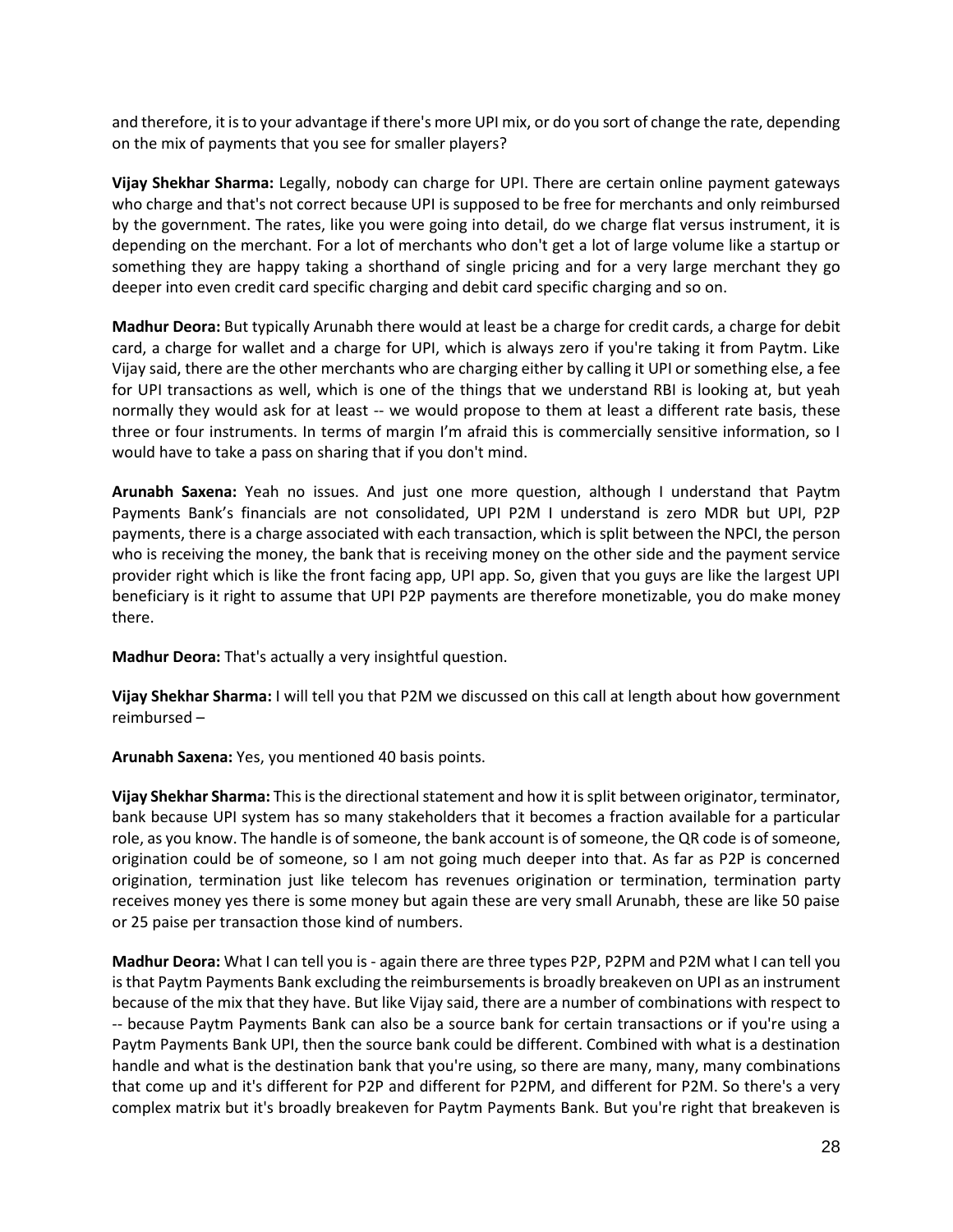not zero lines across the board, the breakeven is a net of certain revenues that they make and certain costs that they have. And each one of them depends on the type of transaction and the role that Paytm Payments Bank is playing for that transaction.

**Arunabh Saxena:** Got it okay thanks. I just want to say that I really appreciate the extra disclosure this quarter, and I think if you could give some information around the payment gateway business to help people appreciate the fact that a private player is valued at \$7.5 billion at a GMV which is roughly equal to yours right.

**Vijay Shekhar Sharma:** No, no, Arunabh - how can you call it equal to. It's a fraction of our GMV, even a subset of online I can definitely tell you that number.

**Arunabh Saxena:** Okay.

**Vijay Shekhar Sharma:** It's a fraction of our online only merchant GMV and further down, a fraction of revenue from that very line item of business on the same GMV.

**Arunabh Saxena:** Yeah okay, so I mean exactly - they are valued at \$7.5 billion dollars in the last funding round. So maybe you would want to disclose more. I'm just suggesting this because it's an incredible business, and I think people would love to see more detail there, so I think it's under-appreciated honestly.

**Vijay Shekhar Sharma:** I really appreciate your guideline and like you saw we are a very, very open and transparent company continuously learning what to explain more, describe more. Read our earnings release this time, you would see that we have tried to explain a lot more number of businesses and we will definitely consider this online and offline split. Arunabh one last thing - larger GMV, larger revenue from online, larger revenue earned per dollar of GMV processed - not just bigger by the size but bigger by the unit price also.

**Madhur Deora:** And Arunabh I just wanted to take this opportunity to share what our internal discussions are when we decide what to disclose and not disclose - first we take a lot of feedback, such as the feedback that you're sharing right now and the only things that we choose not to share are ones which are extremely commercially sensitive, which is not in the interest of our shareholders. The second is things which are very different from the way we manage our business because if we are not managing our business to say percentage share of UPI versus non UPI should be a certain way, or any other such metric then we don't want to disclose that too, because we think that be sort of misguiding the street in terms of what matters in our business and what doesn't matter in our business. And the third one is really metrics which would confuse investors because they are not stabilized. So, for example, we believe that the lending disclosure that we're putting out now is appropriate to the stage of the business and it would not have been appropriate to the stage of the business for us to put out that disclosure two or three quarters ago. So those are the only filters we use. Otherwise we do understand that the more transparent we are, the better understood we are, the more confidence investors would have on our performance.

**Arunabh Saxena:** Yeah, got it, thanks. Thanks a lot, team, thank you.

**Madhur Deora:** So we will take one last question and then wrap it up.

**Moderator:** Thank you and last question of the session, Rahul Jain is back in the queue.